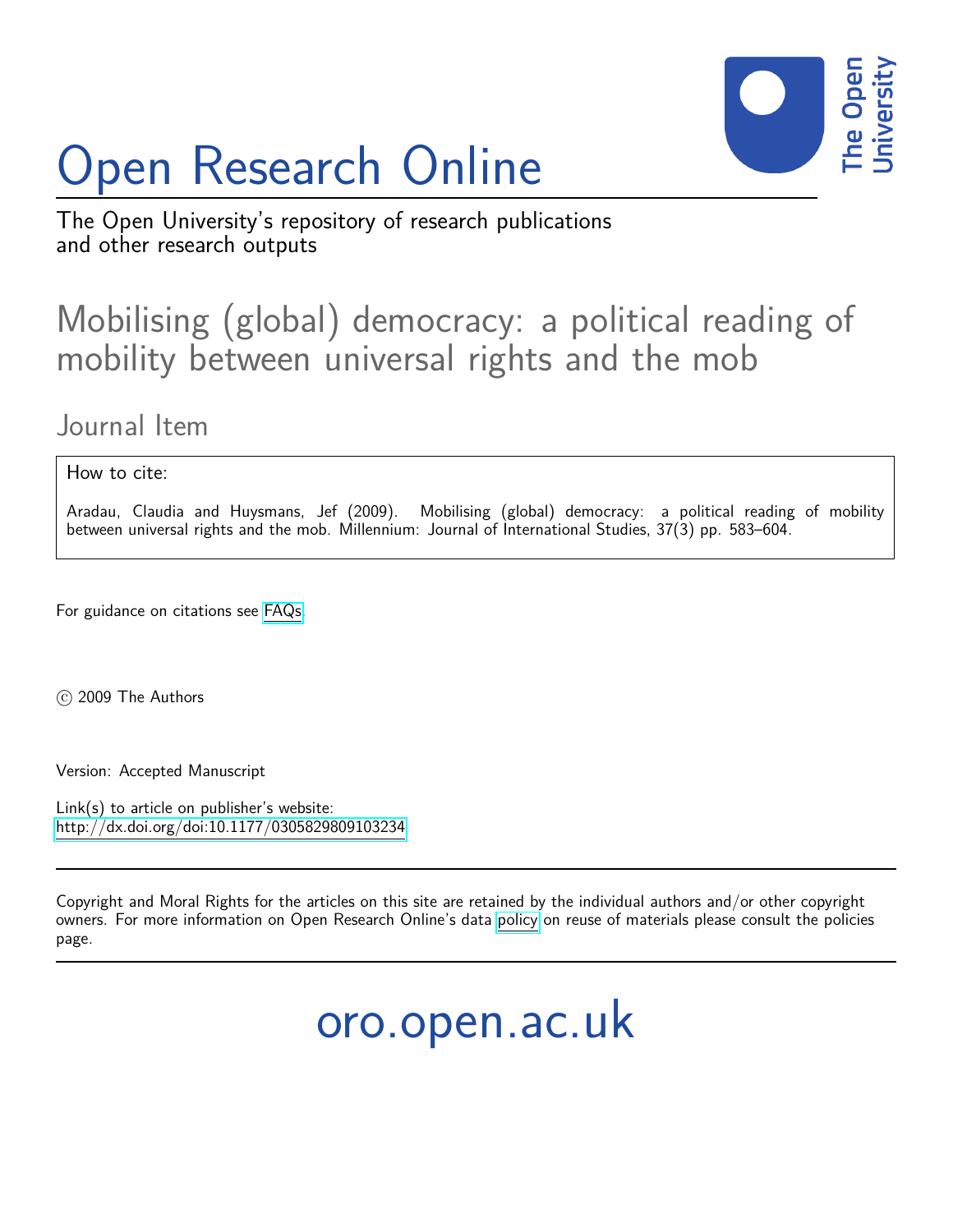### **Mobilising (Global) Democracy: A Political Reading of Mobility between Universal Rights and the Mob<sup>1</sup>**

#### **Claudia Aradau and Jef Huysmans**

#### **Abstract**

 $\overline{a}$ 

This article argues that a political reading of mobility is instrumental for understanding the role of democracy within globalised structures of power. Relegated to a socio-economic background that prompts new engagements with democracy, mobility has been neglected as a condition of possibility and as a form of political democratic practice. Drawing on Georg Simmel's sociology of money, we show that practices of mobility become democratic moments in relation to structures of power that are constituted across the territorial circumscription of national states. Understood as a particular form of sociality, mobility can work upon structures of power through universal rights and the politics of the 'mob'. In this sense, practices of mobility are also democratic inscriptions of equality.

Keywords: democracy, mobility, rights, mass politics, Simmel, migration

<sup>&</sup>lt;sup>1</sup> This paper is part of European Commission Framework Programme 7 (FP7-SSH) project ENACT – Enacting European Citizenship (217504). http://enacting-citizenship.eu/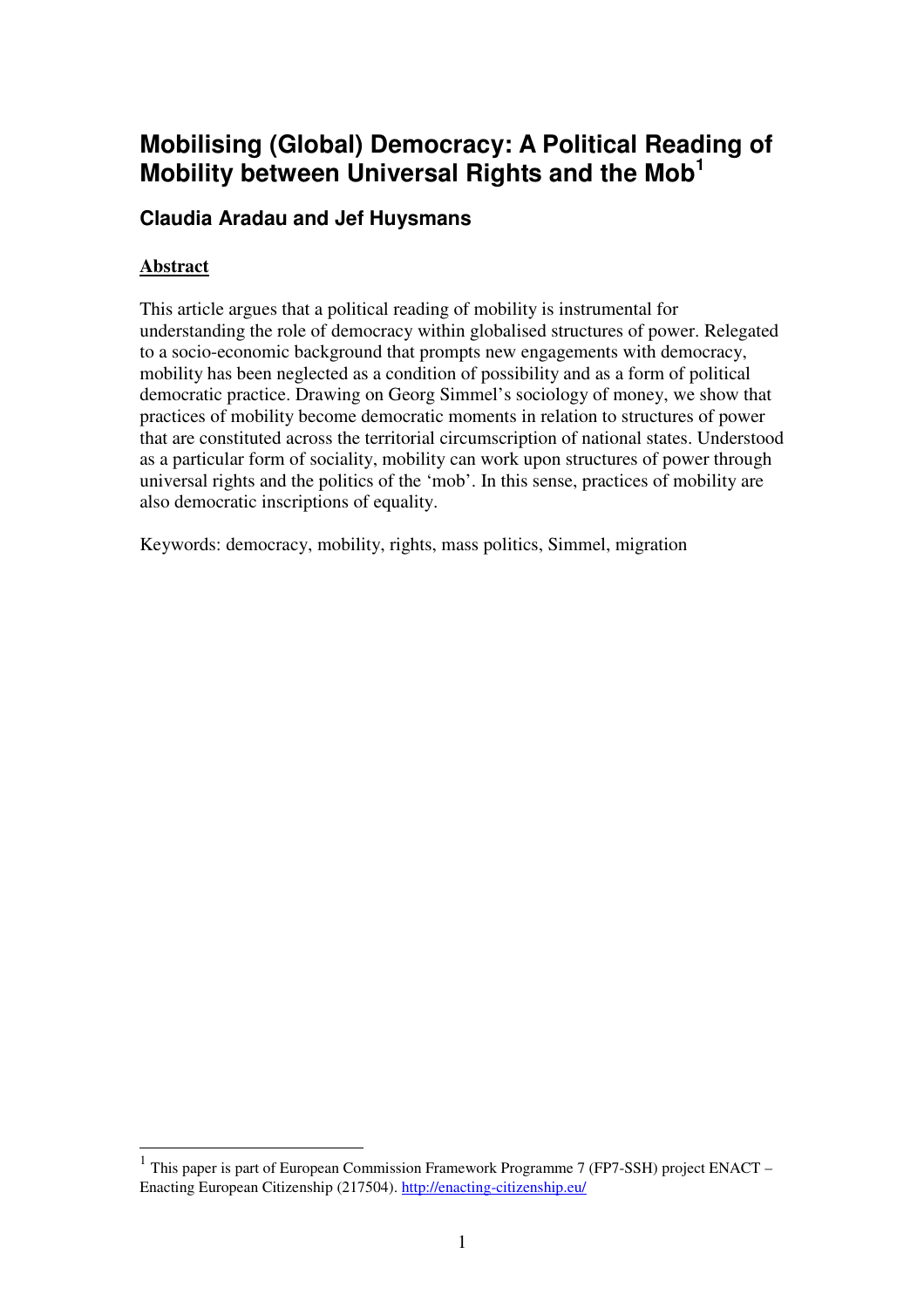At a time when the borders of nation-states appear to have become increasingly porous and democracy is often entangled with imperial and neoliberal projects, there has been a resurgence of interest in the concept. From cosmopolitan democracy that aims at trans-nationalising liberal decision-making to communicative democracy that rethinks the public sphere under global conditions, and from democracy as governance to radical democracy, the adequacy of the concept of democracy for the international is increasingly under scrutiny.

In particular two developments are at the heart of the resurgence of democracy debates in International Relations. First, the continuing intensification of the contradiction between structures of power, which operate on a global or international scale, and structures of democratic representation, accountability and legitimacy, which operate mainly within and through state institutions.<sup>2</sup> This contradiction grounds the question of 'what democracy can possibly be given to the structures of world politics'?<sup>3</sup> The second development is that democracy functions as a global concept attached to an increasingly wide variety of practices. With the demise of the Cold War, Western notions of democracy lost their 'others', variously named as communism, dictatorship, tyranny, or totalitarianism. 4 In both democratic theory and politics, this raised the question of what are democracy's functional, territorial and/or temporal limits which facilitate judgements of what counts and does not count as democratic practice. These two problematiques are closely interrelated. The creation of democratic practices in the globalised structures of power implies defining the nature of those political practices as democratic, thus leading to the question of what are the limits of democracy. For the purposes of this article, democracy is not considered as a particular political regime or as a 'model' of representation or participation, but a practice that disturbs the status quo, the given political order.<sup>5</sup> Starting from this understanding of democracy, the article argues that mobility, has been historically a democratic practice and that it can also give democracy to global structures of power. Its lead question is: *how do practices of mobility constitute a democratic moment?* The question leads us to explore the distributions of and claims to freedom and equality through practices of mobility which are constitutive of global power structures.

To this purpose, we proceed in three stages. First, we contend that a political reading of mobility is needed to understand its function as democratic practice working upon structures of power. Much of the globalised structuration of power bears a relation to mobility that transgresses national boundaries and the spatial logic through which they are constituted. Nonetheless, the potential of mobility remains underexplored in much of the literature on global democracy. Thus, secondly, we propose to start from a particular historical development of mobility and theorise it as political, as democratic practice. Rather than starting from the opposition of territorialisation/deterritorialisation, bordered/fluid, immobile/nomadic which informs much of the research on global democracy and mobility today, we draw on Georg Simmel's sociology of money to analyse mobility as a condition of possibility and

<sup>2</sup> R. B. J. Walker, *Inside/Outside: International relations as political theory* (Cambridge: Cambridge University Press, 1993), 143.

<sup>3</sup> Ibid., 142.

<sup>4</sup> Jacques Rancière, *Disagreement. Politics and Philosophy*, trans. Julie Rose (Minneapolis: University of Minnesota Press, 1999).

<sup>5</sup> Ibid.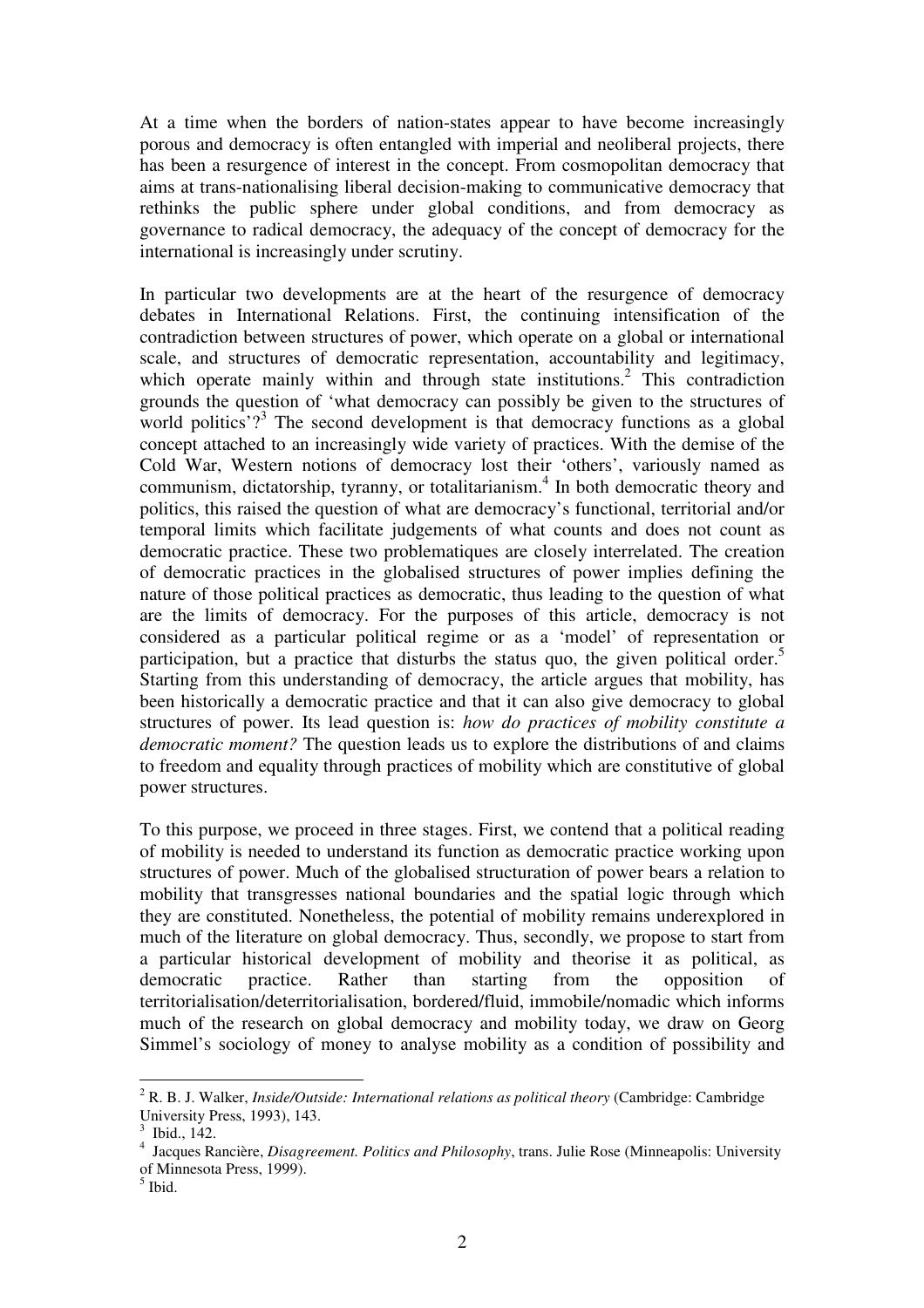practice of democracy. We reconceptualise mobility as a form of sociality with the stranger that leads to the creation of spheres of rights and mass mobilisation. We argue specifically that universal rights and 'the mob' represent two different traditions of democracy. While the former is fairly well developed in studies of post-national citizenship and human rights, the connection between mobility, mass politics and democracy is much less present in studies of global and transnational democracy. Finally, we show that the democratic quality of practices of mobility functions through the inscription of equality, both through the articulation of equal rights and through the egalitarian force of the 'mob' or mass politics. This inscription of equality brought about by mobility through rights and the 'mob' can make mobility do democratic work directly in the global realm.

#### **Global democracy and mobility**

 $\overline{a}$ 

The main traditions of thought where we would expect to find a theorisation of the connection between transnational mobility and democracy beyond the nation-state largely ignore the intimate connection between mobility and democracy. Mobility remains a relatively marginal issue in the literature on global democracy. This literature focuses on questions of institutional accountability and transparency in a globalising world as well as the institutional question of how to constitute democratic institutions and transnational public spheres on a global scale.<sup>6</sup> The alternative literature on global mobility and transnational flows seems to largely ignore the political and democratic nature of mobilities. It focuses on the constitution of socioeconomic networks and societal flows across states, thereby separating a political democratic reading of mobility from its socio-economic significance.<sup>7</sup>

The absence of linkage between these two approaches is not simply the result of disciplinary divides (between sociology and political science, between a political and a more socio-economic theorising of the international, etc.). Rather, one of the main reasons is that politics is primarily interpreted as a question of the formation and exercise of democratic authority formulated in terms of representative institutions, political accountability and a public sphere where opinions can circulate and be negotiated. Although the need to renegotiate democratic authority can follow changes in transnational socio-economic mobility, mobility itself is not seen as a political practice, let alone a democratic political one. For example, migrants crossing the Mediterranean – the figure *par excellence* of the globalised word – are not understood as making a political claim but are represented as destitute and frustrated people driven by economic and/or humanitarian needs in an increasingly globalised 'society'.

<sup>6</sup> For example: John S. Dryzek, 'Transnational Democracy', *The Journal of Political Philosophy* 7, no. 1 (1999): 30-51; Jürgen Habermas, *The Postnational Constellation. Political Essays*, trans. Max Pensky (Cambridge: Polity, 2001); David Held, *Democracy and the Global Order. From the Modern State to Cosmopolitan Governance* (Cambridge: Polity, 1995); Daniele Archibugi, David Held, and Martin Köhler (eds) *Re-Imagining Political Community. Studies in Cosmopolitan Democracy*. (Cambridge: Polity, 1998); Barry Holden, ed. *Global Democracy. Key Debates.* (London: Routledge, 2000).

<sup>7</sup> For example: Weert Canzler, Vincent Kaufmann and Sven Kesselring, eds., *Tracing Mobilities. Towards a Cosmopolitan Perspective* (Hampshire: Ashgate, 2008). John Urry's and Saskia Sassen's work contains discussions of political dimensions through the notion of citizenship. But the question of what makes mobility a democratic political practice remains largely absent. John Urry, *Mobilities* (Cambridge: Polity, 2007); Saskia Sassen, *Territory, Authority, Rights. From Medieval to Global Assemblages* (Princeton: Princeton University Press, 2006).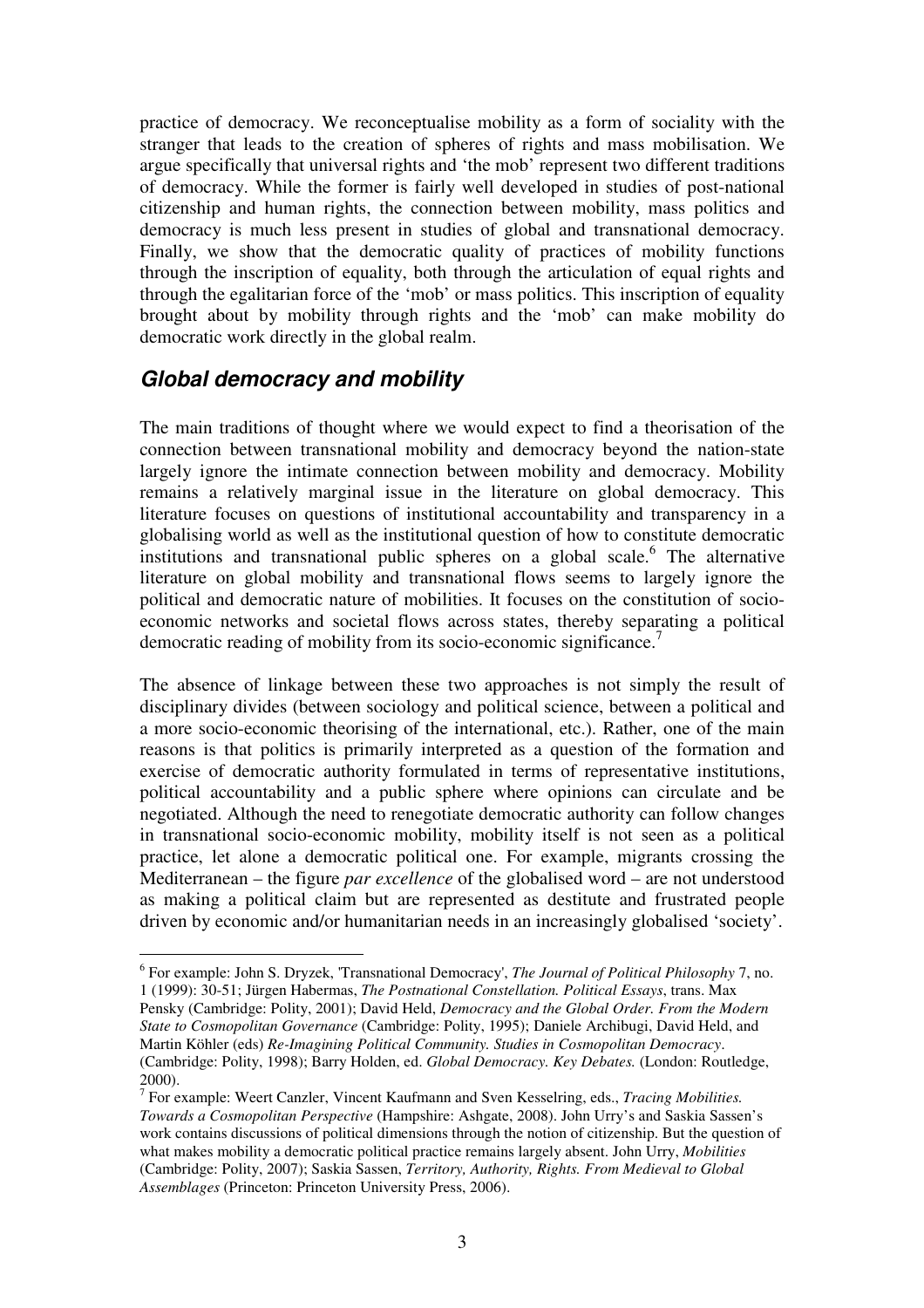Waves of Would-Be Immigrants Target EU Shores 06/24/2008 Spiegel Online

…

 $\overline{a}$ 

The immigrants arrive in Libya from central Africa and from there are ferried to European shores, often by organized crime groups, in rickety, overcrowded boats. Most are trying to escape dire poverty at home. Many give up everything for the journey (…) in the hopes that, once they arrive in Europe, they will be able to support their families from afar.<sup>8</sup>

Their mobility seems to remain largely apolitical in the sense that they do not intentionally seek to renegotiate the structures of power and authority through their mobility. Migrants are represented as simply driven by individual desires and economically needs. In addition, they are often rendered as a disorderly mass of people made up of individuals frustrated with living conditions and seeking to cross territory and water. As this quote indicated, the organisational aspect of their mobility is the responsibility of criminal groups, which reinforces the difficulty to read transnational mobility as political. Criminalisation has historically been a key instrument of keeping social problems and developments out of the political.

In this reading, mobility is part of global societal and economic developments that cannot be contained by territorial boundaries. They set the socio-economic conditions against which questions of governance and authority beyond the nation-state emerge. In line with functionalist, regional integration<sup>10</sup> and transnational politics<sup>11</sup> approaches, cross-border mobility and circulation require forms of governing that move beyond the nation-state. Since they cannot be contained within the territorial state, they present a challenge to national governments. Migration, for example, interlocks different societies – the society of origin, the societies through which one travels, and the society of destination. One of the political responses to this crossnational societal interlocking is to increase cooperation between states and/or to set up either regional or global political authorities. For example, the European integration project is often legitimised in these terms. Further integration in the Area of Freedom, Security and Justice is justified through the increased need for a common migration policy so as to deal more effectively with immigration.

In these accounts, democracy emerges as a problem of the legitimacy of these regional and global governing authorities. The central issues concern the transnational or global constitution of a public sphere, the institutionalisation of representation and accountability mechanisms, and public participation. The questions and the models that drive these debates do not really differ in whether they are applied to state, regional or global authority structures. Global and regional democracy is a matter of

<sup>8</sup> Der Spiegel, *Waves of Would-Be Immigrants Target EU Shores* (2008 [cited 1 October 2008]); available from http://www.spiegel.de/international/europe/0,1518,561711,00.html.

<sup>9</sup> David Mitrany, 'The functional approach to world organization', *International Affairs* 24 (1948): 350- 363, David Mitrany, *A Working Peace System* (Chicago: Quadrangle Press, 1966).

<sup>&</sup>lt;sup>10</sup> Karl Deutsch et al., *Political Community and the North Atlantic Area* (Princeton: Princeton University Press, 1957), Ernst B. Haas, *The Uniting of Europe: Political, Social and Economic Forces 1950-1957* (Stanford: Stanford University Press, 1968), C. Pentland, *International Theory and European Integration* (New York: Free Press, 1973).

<sup>11</sup> Karl Kaiser, 'Transnationale Politik. Zu einer Theorie der multinationalen Politik', in *Die anachronistische Souveränität*, ed. Ernst-Otto Czempiel (Köln: Westdeutscher Verlag, 1969).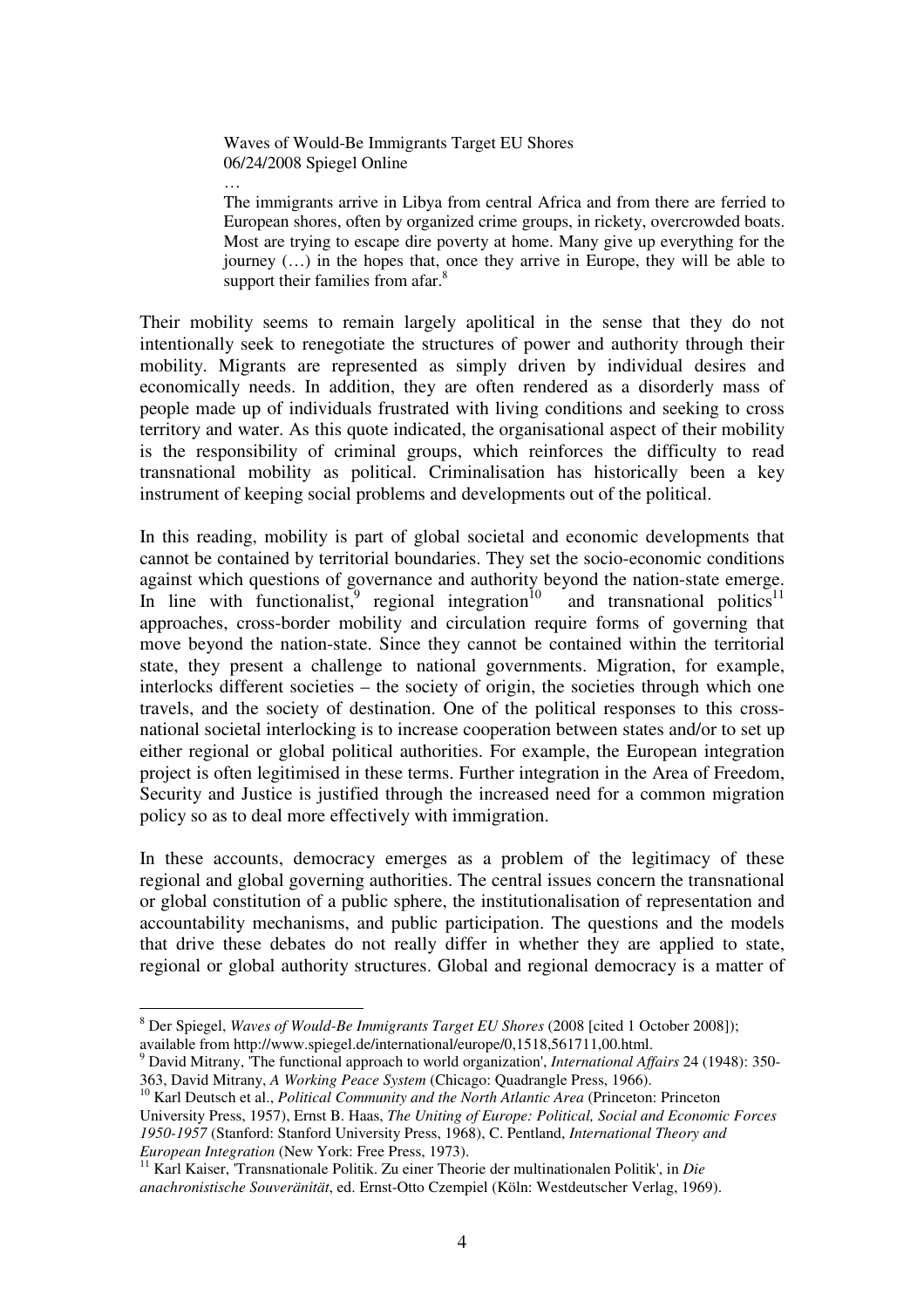whether or not and how it is possible to scale up national institutional mechanisms to transnational, regional and global institutions.<sup>12</sup> The two main approaches here are cosmopolitan democracy and communicative democracy.

Cosmopolitan democracy builds upon the structures of global governance with the added requirements of public participation and public accountability. These democratic injunctions can be achieved either by means of reforming international institutions and the processes of global governance to integrate democratic criteria with the technocratic ones of efficiency or by the mobilisation of global civil society as a democratic global actor.<sup>13</sup> In these approaches, cosmopolitan democracy is seen as achievable either in a 'top-down' or 'bottom-up' fashion. David Held's work typifies a top-down reform of the international system, ranging from a more inclusive UN Security Council to ultimately cosmopolitan law, a global legal system and a global parliament. Internationally, democratic practices reiterate the role of civil society in the domestic polity and propose to create new institutions that would reinforce the rights of the global citizen.

Unlike cosmopolitan democracy, communicative democracy considers the discursive sources of governance transnationally and not just the institutional ones.<sup>14</sup> It tries to solve the condition of the territorially and nationally bounded democracy by downplaying it – if communication or deliberation are the defining features of democracy, then democratic outcomes can be achieved independent of territorial and national borders. For Habermas, democracy emerges by means of discursive procedures through which individuals attempt to build grounds for the legitimacy of their claims.<sup>15</sup> Nonetheless, communicative democracy also ultimately attempts to 'scale up' processes of discursive legitimation and negotiation that take place within the nation-state and does not solve the problem of borders and boundaries that remain necessary for the possibility of global communicative processes.

In both approaches, mobility, if considered at all, operates in the background as socioeconomic flows which create a need for scaling up democratic structures of accountability or discursive legitimation. Therefore, by locking mobility into the socio-economic reading, these debates do not touch on how mobility itself can be a political democratic practice. The cosmopolitan and communicative democracy approaches cannot think democracy in relation to the practices of mobility themselves. Rather, they focus on how regional or global governance can move from a community of states and a politics of inter-state bargaining to a community of individuals and a politics of rights. Democracy is fundamentally a question of building an institutional political structure and a regional or global demos. These need to guarantee that mobility can be governed through democratic processes and that the demos does not become the 'mob' or a conflictual crowd, but is an ordered audience, public or electorate. From this perspective, the structures of political power act upon the immigrants' mobility as an issue of security, economics, or humanitarianism. But

<sup>14</sup> John S. Dryzek, , 'Transnational Democracy'*.*

 $\overline{a}$ <sup>12</sup> Habermas, *The Postnational Constellation. Political Essays.*

<sup>13</sup> On the former, see David Held, 'Democracy and Globalization', *Global Governance* 3, no. 3 (1997): 1-28 and Henry Teune, 'Global Democracy', *The ANNALS of the American Academy of Political and Social Science* 581, no. 1 (2002): 22-34 and on the latter, Jan Aart Scholte, 'Civil Society and Democracy in Global Governance', *Global Governance* 8, no. 3 (2002): 281-304.

<sup>15</sup> Habermas, *The Postnational Constellation. Political Essays.*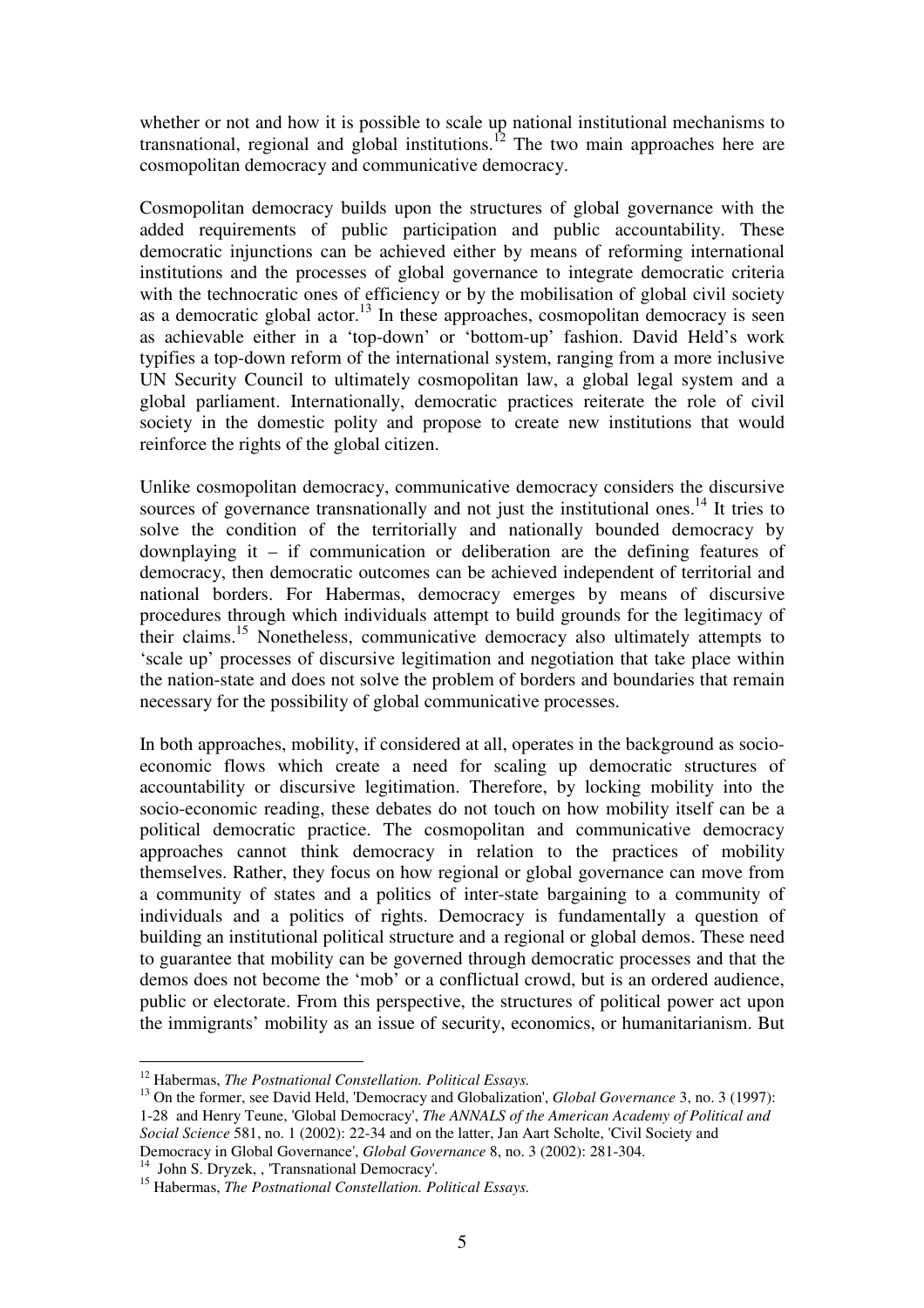their mobility itself is not read politically: the immigrants crossing the Mediterranean remain destitute, abused, needy individuals constituting a flow that needs to be administered, preferably through democratic institutions.

Similarly, the other body of literature that theorises mobility, the 'mobility turn' in sociology and geography, does not consider democracy in relation to mobility. The lack of engagement with democracy is firstly underpinned by a similar socioeconomic reading of mobility. The literature on mobility is mainly concerned with the governance of mobility, the increase in flows and the acceleration of mobility rather than its political (or democratic) nature.<sup>16</sup> Even when mobility is directly considered in relation to the constitution of mobile and immobile subjects, social exclusion and citizenship, mobility as a condition of possibility of democracy and democratic practice is not analysed.<sup>17</sup>

Thus, the literatures that we would expect to engage with the relationship between mobility and democracy mostly ignore how mobility has historically created a condition of possibility of democracy by the mix of enlarging the possibility for a universalising equality and freedom and making practices of mass movement politically forceful. The remainder of the article seeks to recover this specific political reading of mobility for the purpose of demonstrating that practices of mobility are not just flows or networks upon which democratic institutions act but that they are an immanent part of democratic politics; in other words, mobility can function as a political democratic practice through the inscription of equality. Introducing this point of view into the question of transnational, regional or global democracy will allow us to see that democracy can be brought to global structures of power through practices of mobility.

#### **Mobility, money and strangers**

 $\overline{a}$ 

Rather than a new development brought about by globalisation and to which different theories of democracy attempt to find a palliative, a political reading of mobility reveals a more intimate connection between practices of mobility and democracy. We argue that the understanding of democracy as practice, as a particular process is historically connected with a particular development in modernity.<sup>18</sup> Drawing on Simmel's sociology of money, we show how mobility became entwined with democracy through a double inscription of equality via rights and mass mobilisation.<sup>19</sup>

<sup>&</sup>lt;sup>16</sup> For example: Hannam, Kevin, Sheller, Mimi, Urry, John (2006), 'Editorial: Mobilities, Immobilities and Moorings', *Mobilities* 1, no. 1: 1-22; Weert Canzler, Vincent Kaufmann, and Sven Kesselring, *Tracing Mobilities. Towards a Cosmopolitan Perspective.*

<sup>17</sup> For example: John Urry, *Mobilities*; John Urry, *Sociology Beyond Societies. Mobilities for the Twenty-First Century* (London: Routledge, 2000).

<sup>&</sup>lt;sup>18</sup> We differ here from Jacques Rancière's reading of democracy which locates its origins in ancient Athens. The democratic practice privileged here is not simply an-anarche (anarchic disruption of order) but a particular inscription of equality which the circulation of money has made possible in modernity. Jacques Rancière, *Disagreement, Politics and Philosophy.*

<sup>&</sup>lt;sup>19</sup> Although Simmel's sociology of money has inspired a growing literature on mobility, cities and the transformation of money in late modernity, his work has not been linked to political questions of democracy, rights and mass mobilisation. For Simmel's influence on the mobility literature, see Urry, *Mobilities;* on cities, Ole Jensen, "'Facework", flow and the city: Simmel, Gofmann and mobility in the contemporary city', *Mobilities* 1 no. 2 (2006): 143-165; on money, John Allen and Michael Pryke,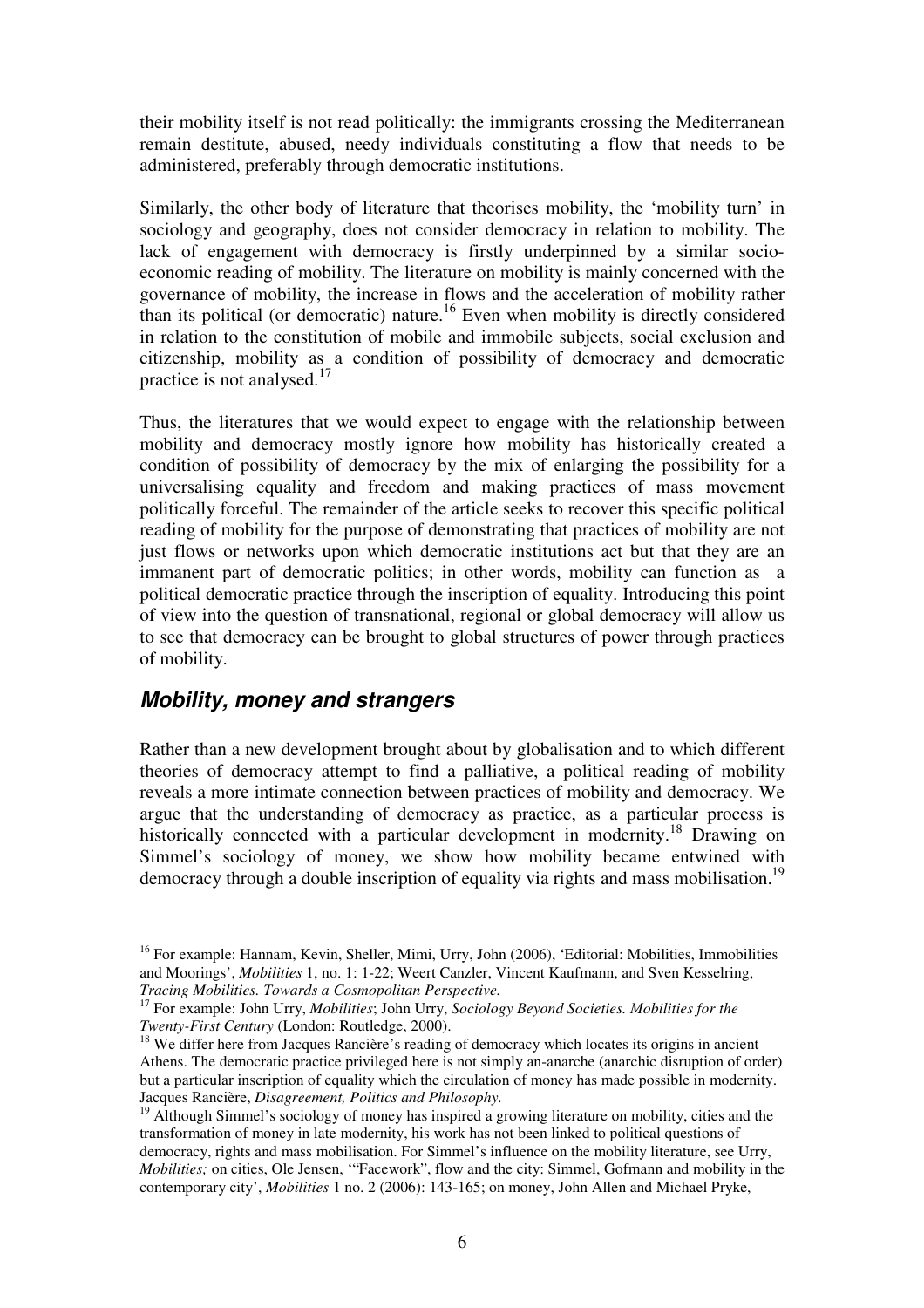Simmel connects the role of mobility in modern societies with the circulation of money in the mature money economies and processes of exchange. Circulation, Simmel has argued, was an 'original form and function of social life'.<sup>20</sup> It is the most developed form of social interaction and social interactions generally need to be thought on the model of the exchange. Through exchange, society became an 'inner bond between men [sic]' rather than a 'simple collection of individuals'.<sup>21</sup> Money made possible a particular form of social interaction and the transformation of society by rendering everything quantifiable according to a single measure and allows for comparisons among previously incommensurable objects. Money 'commensurates incommensurabilities' and creates a particular form of egalitarianism and equivalence.<sup>22</sup> As Simmel puts it, 'The essence of all money... is its unconditional interchangeability, the internal uniformity that makes each piece exchangeable for another…<sup>5</sup>.<sup>23</sup> This interchangeable and abstract commensurability creates new relationships between elements that would otherwise have no connection. Money, Simmel argues, 'has provided us with the sole possibility for uniting people while excluding everything personal and specific'.<sup>24</sup>

Simmel's reading of money takes up a historical materialist analysis according to which capitalist money and exchange entail particular social effects: money creates a form of *sociality* that is based on equivalence, reciprocity and the rejection of traditional family and communitarian values.<sup>25</sup> From this perspective, it is important to understand mobility not simply as a form of disconnectedness, fluidity or nomadism, but as a particular form of sociality and interaction brought about by money and exchange.<sup>26</sup> Money therefore appears as a social force that unmakes traditional social relations and replaces them with new forms of social interactions. As a form of sociality, mobility becomes a threat to entrenched hierarchical social relations and close-knit communities. This is particularly evident in the way societies experience the stranger who, according to Simmel, is the paradigmatic form of interaction brought about by mobility. The stranger is defined by a paradoxical relation to community. It is a form of mobility that fixes people to a specific community – strangers live in a community – but that simultaneously frees them from any specific ties to fixed communities – they do not belong to the community in an organic way. Money makes it possible to be in close-knit contact with other people without being organically or territorially bound to them. Money enables being within a community but not of community.

<sup>&#</sup>x27;Monetized Cultures after Georg Simmel: mobility, movement and identity', *Environment and Planning D 17 no. 1 (1999): 51-68.* 

<sup>&</sup>lt;sup>20</sup> Georg Simmel, *The Philosophy of Money* (London: Routledge & Kegan Paul, 1978), 100.

 $^{21}$  Ibid., 265.

<sup>22</sup> Bill Maurer, 'The Anthropology of Money', *Annual Review of Anthropology* 35 (2006): 16.

<sup>23</sup> Simmel, *The Philosophy of Money,* 427.

<sup>24</sup> Ibid., 345.

 $25$  Simmel defined sociality as 'the form (realized in innumerably different ways) in which individuals grow together into a unity and within which their interests are realized.' Georg Simmel, 'The problem of sociology', in *Georg Simmel on Individuality and Social Forms*, ed. Donald N. Levine (Chicago: The University of Chicago Press, 1971), 24.

<sup>&</sup>lt;sup>26</sup> Practices of mobility simultaneously summon mobility and immobility, fixity and fluidity and the dichotomy between fixity and nomadism is not adequate for understanding the ways in which practices of mobility constitute the social. For a pertinent criticism of mobility as nomadism, see Tim Cresswell, *On the Move. Mobility in Modern Western World* (London: Routledge, 2006).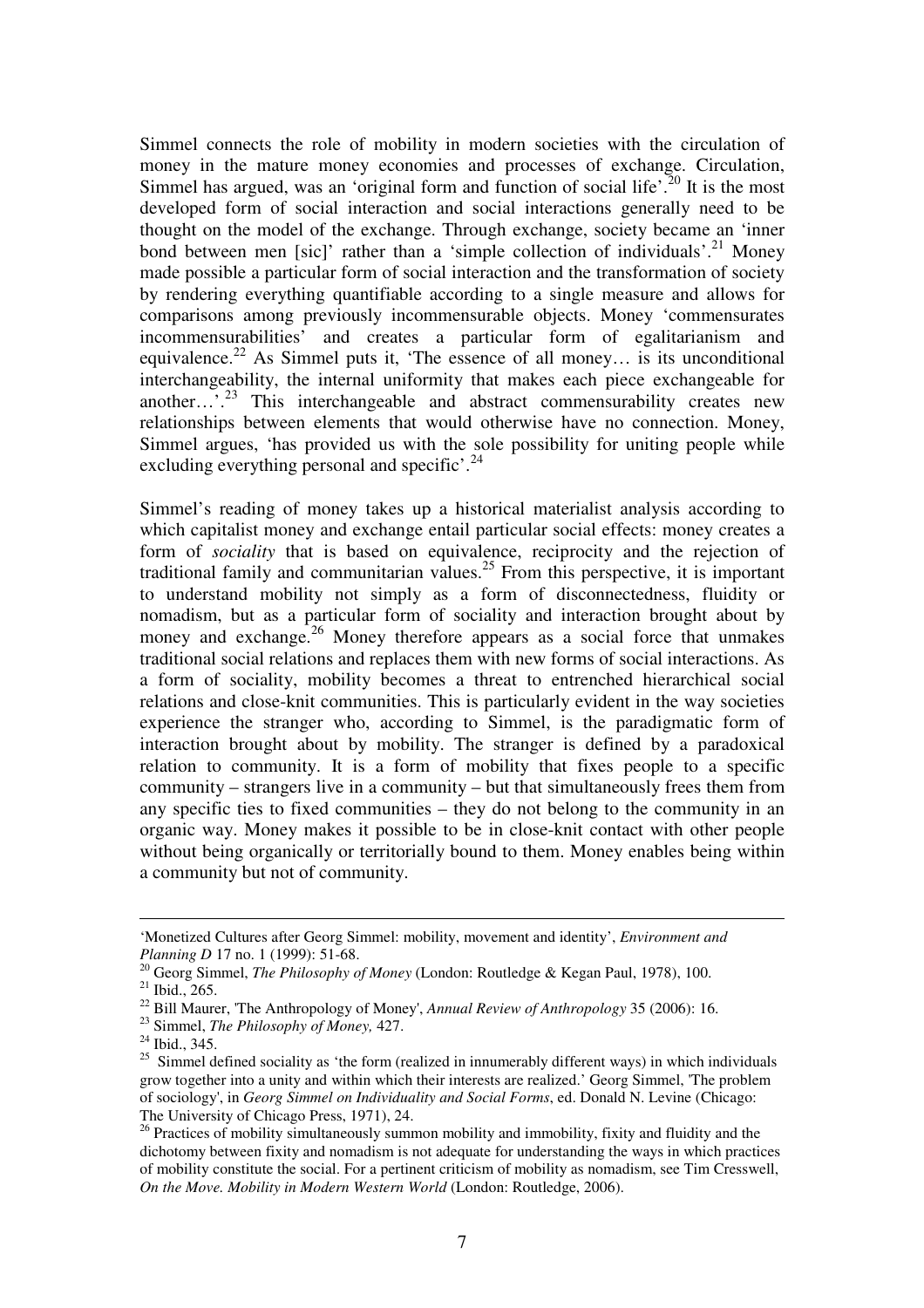By socialising people as strangers, money places them in different types of relationships where hierarchies, differences between nobility and the lower orders become dangerously unstable. Money, Simmel argues, 'becomes the centre of interest and the proper domain of individuals and classes who, because of their social position, are excluded from many kinds of personal and specific goals'.<sup>27</sup> While the circulation of money unravels traditional community relations, money also threatens to unravel social hierarchies by offering those who had nothing, who were excluded from the possibility of achieving full membership in a community, access to the community and to social status. Even in the early stages of monetary transactions, in Rome or Greece for example, it was the emancipated slaves who were predisposed towards monetary transactions.<sup>28</sup> Later on, monetary and financial transactions become associated with the Jews, while traders have generally been strangers. The 'power of money', concludes Simmel, 'contributes positively to the attainment of positions, influence and enjoyments wherever people are excluded from achieving, by certain direct means, social rank and fulfilment as officials or in professions from which they are barred'.<sup>29</sup> Thus, money becomes in one sense a social equaliser, the means for those who are excluded from social status to attain some form of membership in society. By generalising a means of equivalence, the circulation of money inscribes equalitarian ideals and relations to the stranger at the heart of society. In what follows, we show how these social effects can become political through claims to human rights and mass or 'mob' mobilisation.

#### **Political mobility 1: universal rights**

Money introduces relations between strangers as relations mediated by abstract principles: '…with the stranger one has only certain more general qualities in common, whereas the relation to more organically connected persons is based on the commonness of specific differences from merely general features'.<sup>30</sup> The peculiar generality and abstractness of relations to the stranger characterises them not through their individuality but rather through something that they have in common with other strangers. The relation between strangers is one of universals:

… that which is common to two is perhaps never common *only* to them but belongs to a general conception which includes much else (…) similarity, harmony, and closeness are accompanied by the feeling that they are actually not the exclusive property of this particular relation, but stem from a more general one – a relation that potentially includes us and an indeterminate number of others, and therefore prevents that relation  $(...)$  from having an inner and exclusive necessity.<sup>3</sup>

The connection between money and mobility is central for creating the conditions of possibility of a less organic and more abstract form of sociality that is at the same time a condition of possibility for extending freedom and equality beyond the

<sup>27</sup> Simmel, *The Philosophy of Money*, 221.

<sup>28</sup> Ibid.

<sup>29</sup> Ibid., 223.

<sup>&</sup>lt;sup>30</sup> Georg Simmel, 'The Stranger', in *The Sociology of Georg Simmel*, ed. Kurt H. Wolff (New York: The Free Press, 1964), 402-408.

<sup>&</sup>lt;sup>31</sup> Ibid., 148. Marx has made similar observations on the role of money and the role of universality in the creation of civil society.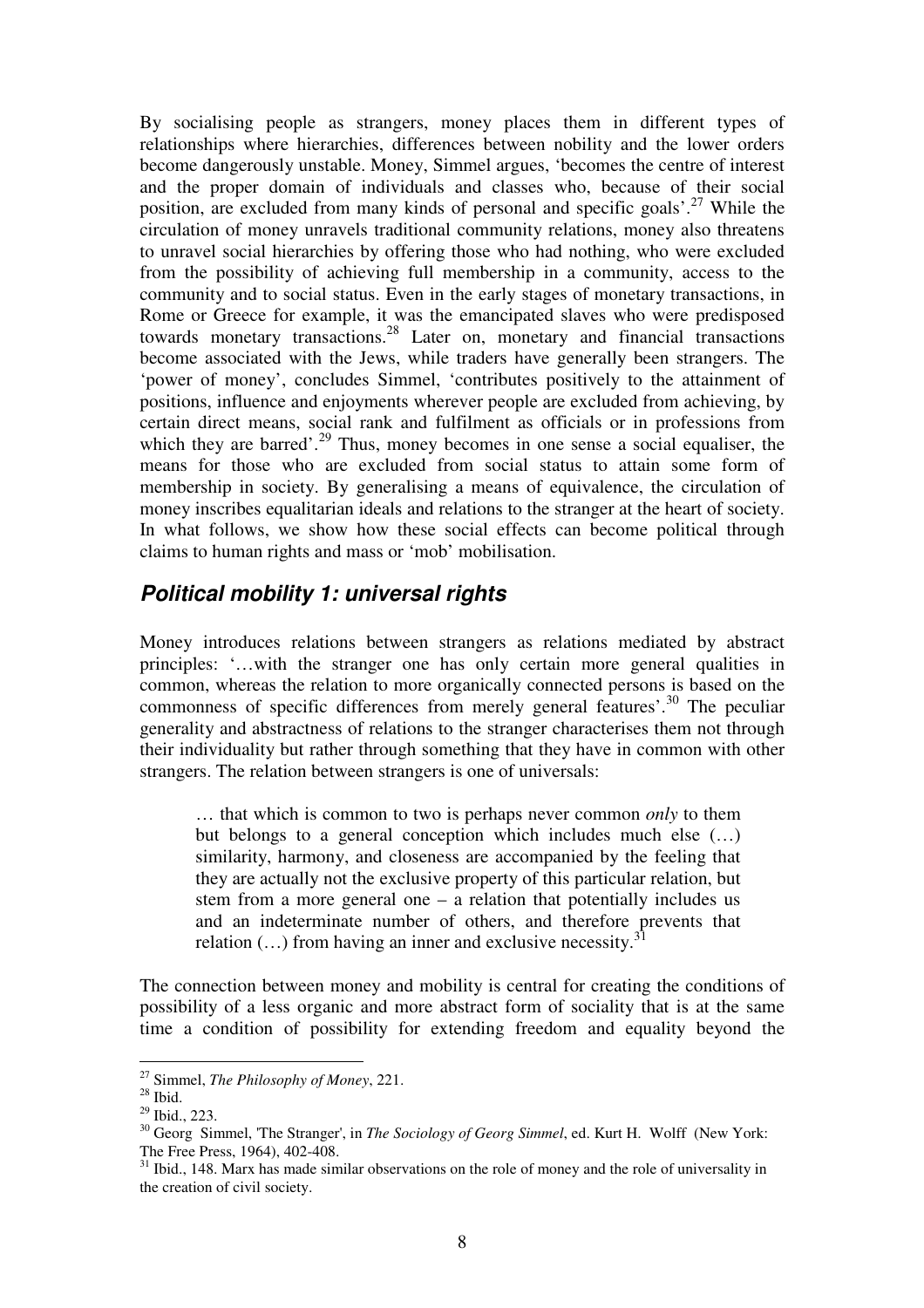confines of close-knit community relations. Yet, this condition remains enacted through economic and social practices.<sup>32</sup> Thus, although Simmel shows us how mobility as a particular form of sociality opens serious political questions about forms of allegiance, freedom, and equality, they remain locked within the socio-economic as a possibility. Mobility remains a social practice that is not necessarily political, but has a capacity to be so.

How does one take these practices of mobility into a democratic political terrain? Through the generalisation of equivalence and exchange, mobility ensured the possibility for excluded social groups to enter the political process and accede to equality. Money created the conditions of possibility for sociality mediated through abstraction and equality of exchange rather than, say, hierarchy. The introduction of an abstract measure in the mediation of things – money and exchange value in the mature money economies – has as its correlate the introduction of an abstract measure – universal rights – in the mediation of conflict among social groups.<sup>33</sup> The equivalence that money introduces between different objects is correlated with the equivalence between subjects. By exchanging equivalent for equivalent, subjects of exchange place themselves in positions of equality and inter-act through an abstract and universalisable duty. Thus, the central vehicle for the move of mobility from a form of sociality into a democratic practice is universal rights. As Simmel discusses in his analysis of the right of assistance to the poor, rights shifted assistance from the subjective arbitrariness of charity to an objective claim that the poor can make upon others. Rights did the double work of transforming the poor from an object into a subject who can act upon other subjects, and society more generally, and of connecting their claims to an abstract notion of humanity.<sup>32</sup>

From this perspective, migrants traversing territories and seas to arrive in Europe can at least in principle claim at least minimal human rights. In doing so, they change a set of social and economic connections into claims that connect them to a political terrain, as long as the political authorities recognise the status of humanity in the form of a legal or quasi-legal system of rights. Human rights are in contemporary politics a central vehicle through which transversal mobilities work themselves into the political field, as noted in the idea of post-national citizenship.<sup>35</sup> Money-strangers-rights are a continuum made possible by the introduction of an abstract measure within modern societies.

 $32$  Anthropologists have noted that money does not necessarily abolish close-knit community relations. Mobility has the potential to change social practices, yet it does not mean it abolishes them. Capitalist modernity itself is not reducible to exchange and abstraction, but is also constituted by relations of production and consumption and inscribed upon pre-capitalist social relations. Unpacking this is, however, beyond the scope of this article.

<sup>&</sup>lt;sup>33</sup> The importance of the sphere of circulation for rights and equality had also been noted by the critical theorists of the Frankfurt School. See, for example, Theodor Adorno and Max Horkheimer, *Dialectic of Enlightenment* (London: Verson, 1997) and Franz Neumann, *Behemoth*: *The Structure and Process of National Socialism 1933-1944* (New York: Harper, 1966).

<sup>34</sup> Georg Simmel, 'The Poor', in *Georg Simmel on Individuality and Social Forms*, ed. Donald N. Levine (Chicago: The University of Chicago Press, 1971), 150-178.

<sup>35</sup> Saskia Sassen, *Territory, Authority, Rights. From Medieval to Global Assemblages.;* Y.N, Yasemin Soysal, *Limits of Citizenship. Migrants and Postnational Membership in Europe* (Chicago: University of Chicago Press, 1994).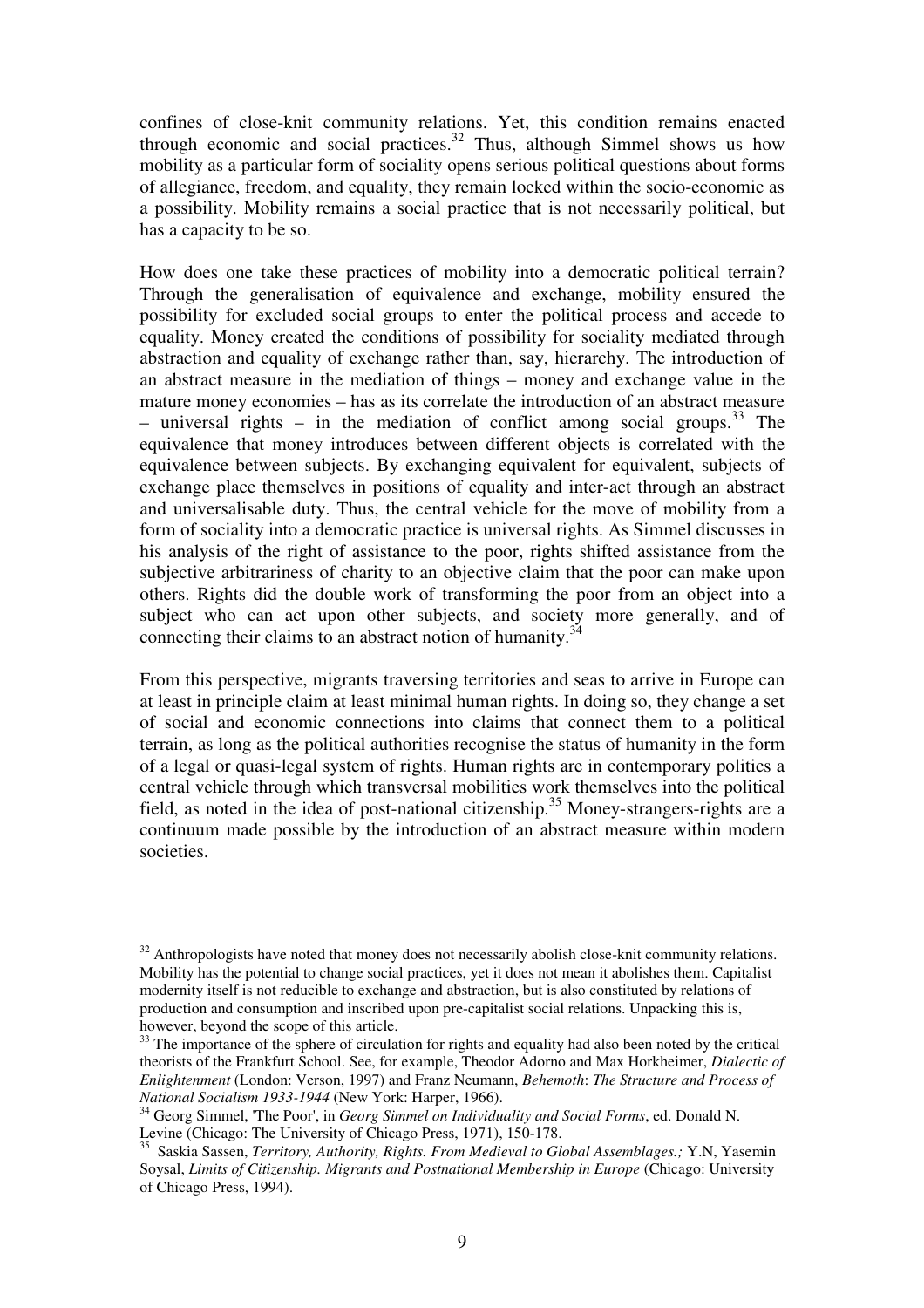The democratic political terrain that mobility enters by 'mobilising' a rights status is defined through the relation between legally codified rights and public institutions. Mobility can function as a political democratic practice when it activates a legal status that can be mobilised within an institutional structure. In relation to transnational mobilities, this can imply either that mobile people deploy universal rights within democratic states or that mobile people claim rights against national and transnational structures of power.

Therefore, mobile people work upon structures of power by claiming rights upon public and private authorities. Judicial systems are the institutional sites where these politics of mobility take place. In the end, transforming mobility from social into political (democratic) practice through universal rights appears to lead us back to the question posed by the global democracy literature on the nature of political institutions within which these rights can be legitimately claimed. So, are we back where we started? Is the problem ultimately that of scaling up democratic institutions that have been developed within the nation-state? Claiming rights through mobility has actually worked slightly differently. On the one hand, universal rights are carried by mobile people into national institutional arenas, as argued by the post-national citizenship literature. While the institutional structure is territorially bound to the nation-state, the people making rights claims within them do not belong to the state in the same sense as national citizens. They are strangers drawing on more abstract universal rights. As Soysal has remarked about the proliferation of transnational arrangement and human rights instruments, 'by setting norms, framing discourses, and engineering legal categories and legitimate models, they enjoin obligations on nation-states to take actions'.<sup>36</sup>

On the other hand, contemporary politics also witnesses the rise of supra-national and transnational legal and quasi-legal institutions. Here, the political terrain is defined in terms of a constitutive tension between legal and political authority. However, legal authorities work on a wider scale than political authorities, which remain very much enclosed within the nation-state. This process of legalising transnational and international politics thus consists in a differential scaling up of democracy. The legal and quasi-legal institutions work beyond the nation-state seeking to constrain the national political authorities whose democratic legitimacy is constituted within the national states. The European Union and its European Court of Justice are particularly interesting cases here, given the multi-level political nature of the EU.<sup>37</sup>

Nonetheless, the transformation of mobility into a political democratic practice through the mediation of the rights of strangers has important limitations. First, it works through an individualising process turning subject into rights holders who then also need access to the judicial (and administrative) systems where they can claim

<sup>36</sup> Soysal, *Limits of Citizenship. Migrants and Postnational Membership in Europe*, 149.

<sup>37</sup> Didier Bigo, 'Frontier Controls in the European Union: Who is in control?' in *Controlling Frontiers. Free movement into and within Europe*, ed. Didier Bigo and Elspeth Guild (Aldershort: Ashgate, 2005), 49-99, Elspeth Guild, 'Exceptionalism and transnationalism: UK juridical control of detention of foreign 'international terrorists'', *Alternatives* 28, no. 4 (2003): 491-515, Elspeth Guild, *The Legal Elements of European Identity. EU Citizenship and Migration Law* (The Hague: Kluwer Law, 2004). The transnational and international legalisation of politics also seeks to work more directly on the global structures of power, thereby enacting a legal constraint upon the authorities, which can be both public and private, operating within these structures. See Sassen, *Territory, Authority, Rights. From Medieval to Global Assemblages.* A discussion of these is, however, beyond the scope of this article.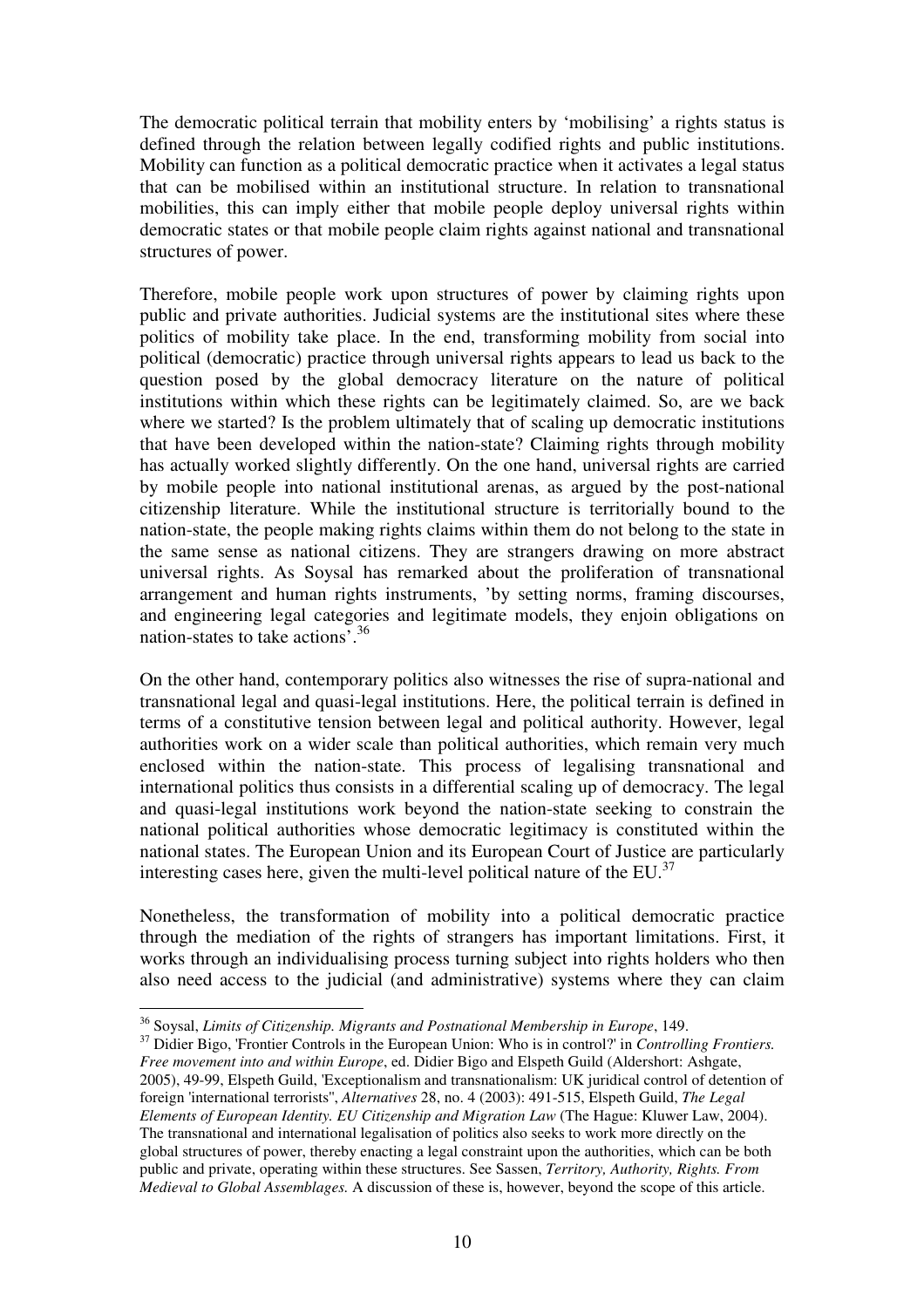their rights. Second, law entails a double process of particularisation.<sup>38</sup> In its explicit form, particularising the universal can deny rights to categories of the population, based on racial, gender or class grounds. In its implicit form, it can restrict democracy and citizenship to particular institutions, agents, problems and procedures. The notion of rights therefore reproduces within democratic politics a distinction between masses and citizens.<sup>39</sup> The masses refer here to the group of the people whose access to the rights status is severely limited, either by being denied rights or by their limited capacity to effectively claim rights. This distinction not only operates within a state but also in the state system.

The immigrants seeking to traverse the Mediterranean fall within the category of the masses rather than of post-national citizens. Their capacity to access the institutions in which they can enact their already very limited rights claims is severely curtailed by means of an elaborate detention regime among others. Moreover, their access to democratic practices and democratic political institutions is restricted in terms of agents and procedures. Their access to rights is mediated through the legal field and legal agents. This is particularly problematic as law neutralises the stakes in a conflict by converting a struggle between parties into a dialogue between mediators.<sup>40</sup> Law publicly represents social conflicts while distancing itself from them and offering an 'impartial' and reasoned solution to social problems. Moreover, the recourse to law can be limited by exceptional decisions in situations of emergency or crisis. Given these limitations of how rights are inscribed politically through the mediation of law, it is important to see universal rights as only one aspect of the political reading of mobility. The other aspect is mass politics, political action by the mob, which challenges both the limitations of law and its possible suspension by exceptional  $decisions.<sup>41</sup>$ 

Therefore, it is important to retain the category of the mob as immanent to rather than excluded from democratic practice. In democracy the people have traditionally been a split category. The reason for recovering the 'mob' as a category of democracy rather than as its outside, is not simply that enacting as well as challenging the split between the mob and the people has been constitutive of democracy.<sup>42</sup> Looking more closely into this connection opens up the terrain of democratic politics that mobilities enact in relation to power structures as different from, but not unrelated to the terrain of rights.

#### **Political mobility 2: mobilisation and the political mob**

Let's first return to Simmel. Through its power of equalisation, equivalence and reciprocity, money not only threatens hierarchical social relations but creates possibilities of new social relations beyond the limited confined of the pre-modern

<sup>38</sup> Jacques Rancière, 'Does democracy mean something?' in *Adieu Derrida*, ed. Costas Douzinas (Basingstoke: Palgrave, 2007), 84-100.

<sup>39</sup> Etienne Balibar, *La crainte des masses. Politique et philosophie avant et aprês Marx* (Paris: Galilée, 1997), 106 ff.

<sup>40</sup> Pierre Bourdieu, 'The Force of Law: Towards a Sociology of the Juridical Field', *The Hastings Law Journal* 38 (1987): 831.

<sup>&</sup>lt;sup>41</sup> William E. Scheuerman, *Between the Norm and the Exception. The Frankfurt School and the rule of law* (Massachusetts: MIT Press, 1994); Jef Huysmans, 'Minding Exceptions: Politics of Insecurity and Liberal Democracy', *Contemporary Political Theory* 3, no. 3 (2004): 321-341.

<sup>42</sup> Balibar, *La crainte des masses. Politique et philosophie avant et aprês Marx*.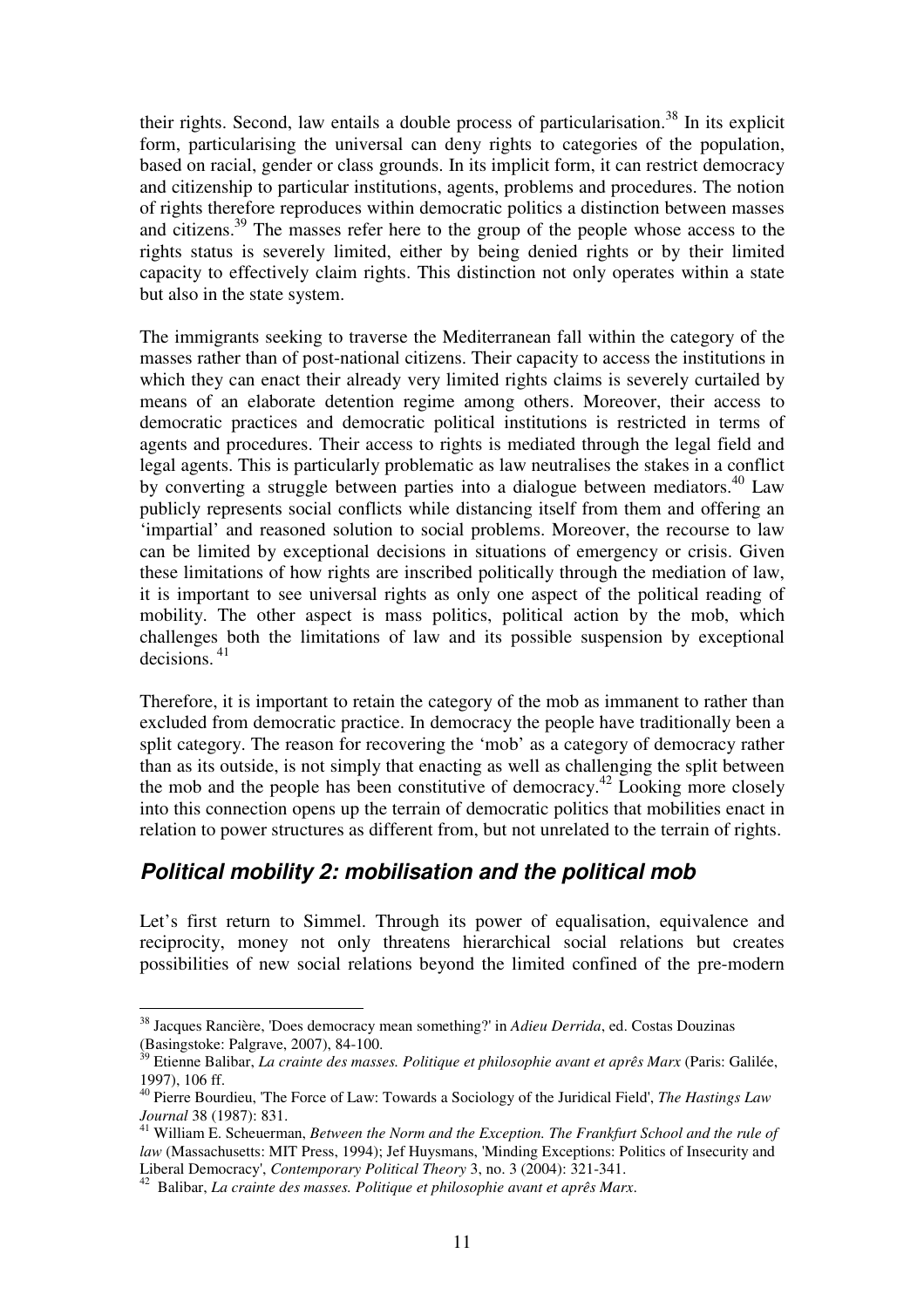associations – especially the guilds and feudal power relations. As Simmel has argued, in modernity groups are no longer formed based on similarity or proximity but through free choice. By making possible new form of sociality between strangers, money also makes possible the modern constitution of the masses or the 'mob'. The strangers become numbers on the move dislocating and dislocated from the feudal and guild structures. Simmel's writings explicitly link the phenomenon of mass culture and the emergence of large groups with the development of mature money economies, the metropolis and waged labour. The solidarity of wage labour and the solidarity of the mercantile class lead to large group affiliations that are radically different from the medieval concentric groups.<sup>43</sup>

In this context, the double etymological meaning of mobility is hardly surprising. Mobility and its truncation, 'the mob', is a  $17<sup>th</sup>$  century coinage by the Earl of Shaftesbury to refer to the *mobile vulgus*, the citizens-discontents marshalled by the Whigs for political processions and rallies.<sup>44</sup> The term was introduced into English language to replace the more passive term 'rabble' and included, according to the novelist Henry Fielding, not just the rioters, but everyone in London's lower classes who was present in the streets.<sup>45</sup> The mob refers to politically motivated groups who are represented as numerous, mobile and an urban phenomenon. Metropolis, mobility and money are closely entwined, as Simmel has observed: 'The modern city, however, is supplied almost exclusively by production for the market, that is, for entirely unknown purchasers who never appear in the actual field of vision of the producers themselves'.<sup>46</sup> If rights are the political correlate of abstraction that money brings about, the 'mob' – i.e. mobile masses – can be seen as the political correlate of mass culture. Simmel was positively inclined towards the phenomenon of large groups, arguing that '[o]nly as a member of the whole can he [the individual] contribute his part towards the realization of an idea<sup> $47$ </sup>. Yet, he interpreted groups dominantly sociologically rather than politically and did not develop the relationship between masses, movement and democracy. This political and democratic quality of the masses as 'the mob' is however of central importance for recapturing an extralegal political reading of mobility.

Although the *mobile vulgus* or the fickle multitude had long been the object of contempt, from Roman and Greek writings until Shakespeare's *Coriolanus,* starting from the  $17<sup>th</sup>$  century the mob is seen to acquire 'a tremendously real and symbolic force in society'.<sup>48</sup> Increasingly, the mob is seen as a problem for democracy. The mob appeared as a disorderly force, whose actions are depoliticised either as economically determined – e.g. by hunger – or as socially irrational. While the people as the demos was perceived as the orderly force that democracies needed to foster and to sustain, the mob was the antinomy of the demos, the excess and unrest that could only be perceived as threatening for democratic forces.

<sup>43</sup> Simmel, Georg (1955). 'The Web of Group-Affiliations' in Wolff, Kurt ed. *Conflict* (London: Collier-Macmillan), 125-195.

<sup>44</sup> Michael A. Seidel, 'The Restoration Mob: Drones and Dregs', *Studies in English Literature, 1500- 1900* 12, no. 3 (1972).

<sup>45</sup> Robert B. Shoemaker, *The London Mob: Violence and Disorder in Eighteenth-Century England* (London: Continuum, 2004), xi.

<sup>46</sup> Georg Simmel, 'Metropolis and Mental Life', in *The Sociology of Georg Simmel*, ed. Kurt H. Wolff (New York: The Free Press, 1950 [1903]).

Simmel, *The Web of Group-Affiliations*, 125.

<sup>48</sup> Seidel, 'The Restoration Mob: Drones and Dregs', 430.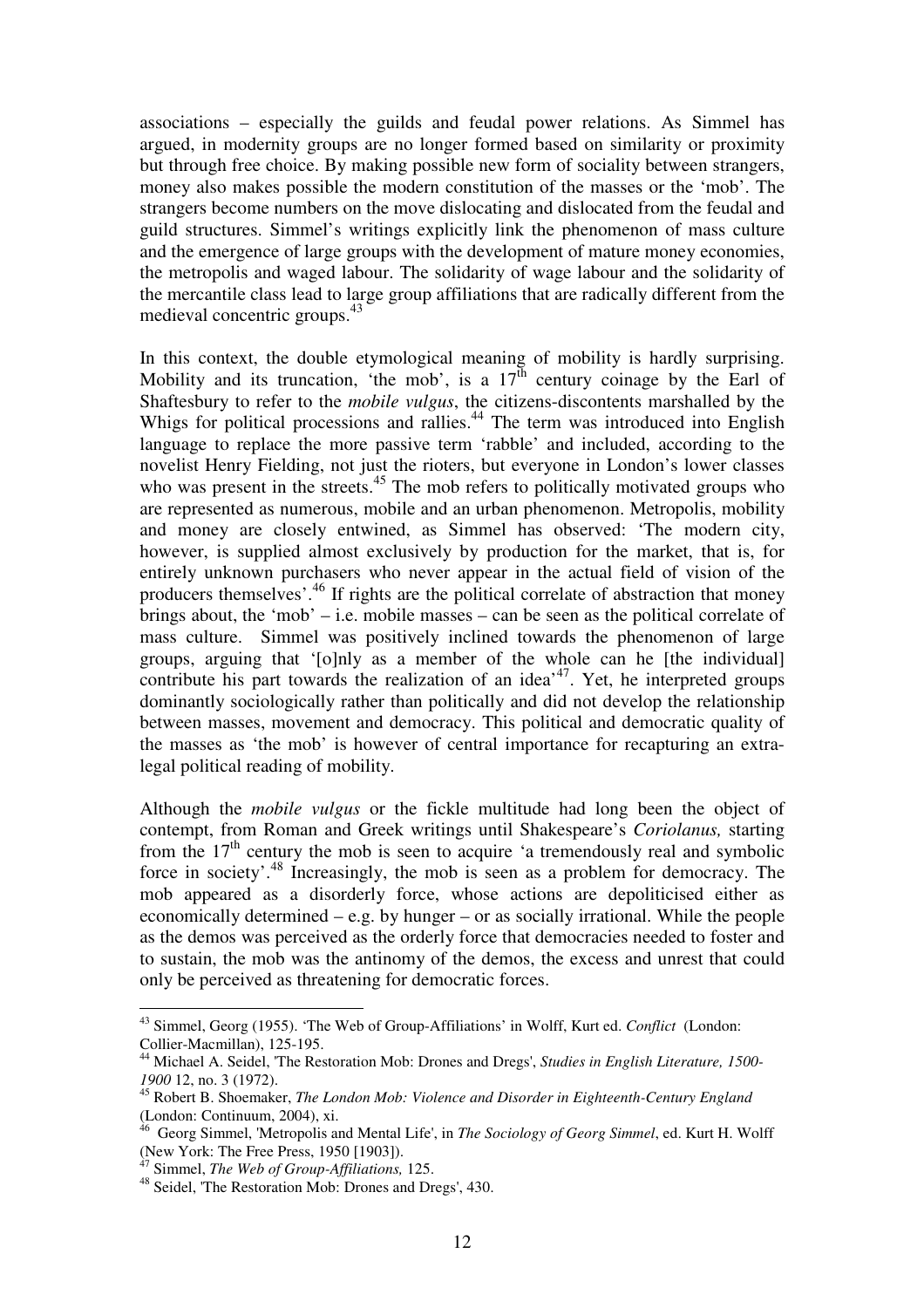The 'mob' or the mass has been theorised both as a problem for and as a constitutive force of democracy. Democratic theory has worked this terrain by decomposing and recomposing the notion of people in various ways. Many of theories of democracy contain a separation of the mob as *vulgus* from citizens.<sup>49</sup> This 'sanitising' or 'rationalising' of the category of the political people through the notion of citizens left the mob outside of democracy as the undisciplined part of the people.<sup>50</sup>

Nonetheless, more recently, the democratic political potential of the 'mob' has been revitalised through an engagement with Spinoza's writing. As Etienne Balibar has argued, by taking mass movement seriously as an object of investigation in its own right – that is, without immediately reducing it to the question of the constitution of the state – Spinoza articulated a fundamental paradox in democracy.<sup>51</sup> Masses can be both destructive and creative of democratic practice. Thus, Spinoza oscillated between a series of terms to name the 'masses', most of which had pejorative meanings. The term which acquires a positive connotation represents numbers most directly – the *multitude.* 

As numbers, the *multitude* has the power to impose limits on the rulers. For Spinoza, there is a political connection that emerges not from an abstract representation of the masses but from their historical reality that consists in the capacity of the masses to turn numbers into a movement. This has different implications for democracy than universal rights. Democracy is grounded in the realisation that the masses needed to be included into the political entity through the representation of a double unity: a unity of the masses – as a people – and a unity between the masses and the rulers grounded in the latter representing the unity of all into a single figure of political rule. But how can this be done without turning the natural existence of the mass movement and its capacity for political action into an empty category – into something that disappears from view as an historical act and becomes an abstract idea of a people represented by the rulers? Spinoza makes clear that the masses as a real political force cannot be historically eliminated from democratic theory through representational politics; they remain a mobile numerical force that can physically move against political order.<sup>52</sup>

<sup>&</sup>lt;sup>49</sup> This is most apparent with Tocqueville. See Corey Robin's discussion of Tocqueville: Corey Robin, *Fear. The History of a Political Idea* (Oxford: Oxford University Press, 2004). The literature on crowd psychology in the  $19<sup>th</sup>$  and early  $20<sup>th</sup>$  century can also be read in this light. For example, in Gustave Le Bon's widely influential account of the psychology of the crowd, the force of the mob was lying in their unconscious and instinctual make-up. Yet, the crowds that Le Bon fears are actually revealed to be the 'popular classes' which were organising themselves in syndicates and trade unions and whose claims for transforming social order Le Bon associated with that 'primitive communism which was the normal condition of all human groups before the dawn of civilisation'. Gustave Le Bon, 'The Crowd. A Study of the Popular Mind' (Virginia: University of Virginia Library Electronic Text Center, 1995 [1896]). Le Bon's theory of the crowds shared ideas with two other main works on the crowd psychology by Sighele, *La Foule criminelle. Essai de psychologie collective* and Gabriel Tarde, *L'Opinion et la foule*, 1st edition ed. (Paris: Presses Universitaires de France, 1901 [1989]). For Sighele, the crowds are prone to criminal behaviour, while for Tarde the crowds are 'excrescences, malign eruptions of the public' (p. 12).

<sup>50</sup> Balibar, *La crainte des masses. Politique et philosophie avant et aprês Marx*.

<sup>51</sup> *Ibid.,* 57-99.

<sup>52</sup> *Ibid*., 73-80.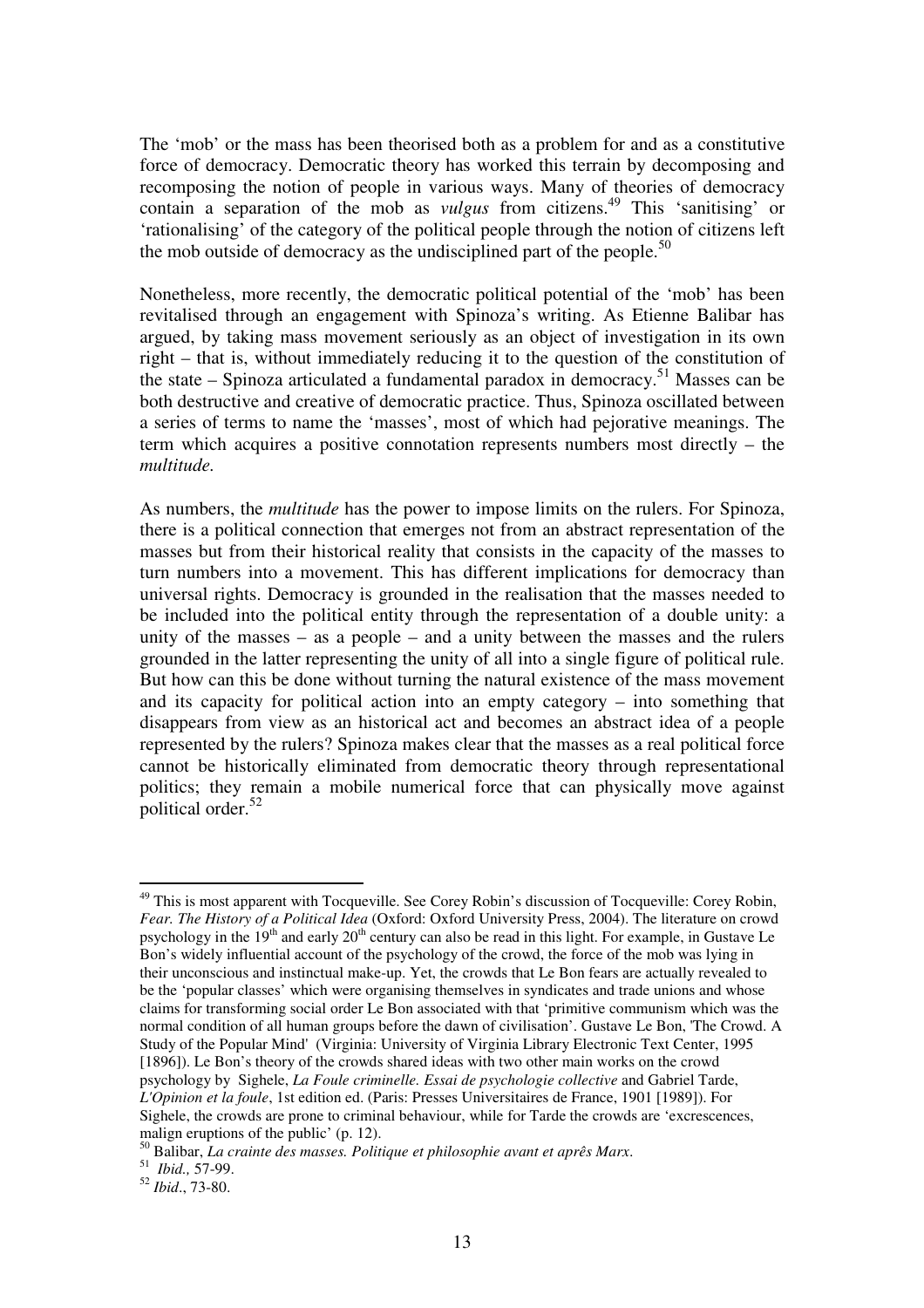The legal constitution of this unity in contract theory tries to reduce the masses to an individualistic entity and to the problem of rights. Spinoza retains the historical reality of the masses in developing a numerical constitutional construction.<sup>53</sup> While for Hobbes the *multitude* is a fragmented and individualistic entity that needs to be overcome to found a political unity, for Spinoza the masses are a historical physical force that *is* political because of its numbers. That means that for Spinoza the relation between ruler and masses is not mediated through distributing rights and obligations but by the management and mobilisation of numbers. The existing *multitude* is decomposed and then rationally recomposed in function of certain conditions (e.g. cultural conditions or economic conditions). The recompositions work on the one hand as a form of governing populations through statistical techniques (mapping categories of population and administering them in light of various policy objectives). On the other, masses of individuals are united into various bodies identified by a common idea (e.g. the hungry, the disenfranchised, the proletariat) and capable of moving 'onto the street' to challenge rulers, conditions of life, and political order.<sup>54</sup>

Important for us here is that the democratic political terrain is opened up differently from the one in which mobility is constituted as a political practice through rights. This terrain is that of the representation of unity of rulers and masses as well as of a balancing of the relation of force between them. This terrain fundamentally depends on the real historical capacity of the masses to mobilise numbers into a political force that can threaten the ruling state of affairs. This political terrain is not defined by a distribution of rights but by a calculus of force depending on the capacity to physically move in numbers against others. In our understanding, this is what mobility as the mobilisation of the mob does. It introduces a different method of being democratic through being mobile. Thus, mobility as democratic practice of 'the mob' introduces a numerical calculus of force into a political terrain that tends to be dominated by the primacy of legal reasoning.

The migrants crossing the Mediterranean are then not represented as iterations of the abstract notion of a state of nature made concrete at the territorial border, which justifies the use of violence to protect the already 'contracted' citizens of the European Union and the differentiation between those who can be part of the contract and those who have to remain outside because they embody the violence or chaos associated with the state of nature. From the perspective of mobility developed here, they present collective acts of mobility that bring a range of claims and projects to bear upon the European Union and its citizens. The collective dimension is at first instance purely numerical but it also opens a political terrain at the territorial and citizenry boundaries of Europe where mobility as a form of sociality negotiates the globalising economic and social structures of power. On the one hand, the migrants' mobility appears to 'embody' the effects of globalisation. On the other hand, growing numbers of moving people also open a political terrain where the effects of global power structures need to be renegotiated.

This understanding of the political dimensions of mobility leads to a different reading of the metaphors of flood, which are so often used in anti-immigration discourse, for example. In anti-immigration discourse, they are used to summon the spectre of the

 $\overline{a}$ <sup>53</sup> *Ibid*., 82.

<sup>54</sup> *Ibid*.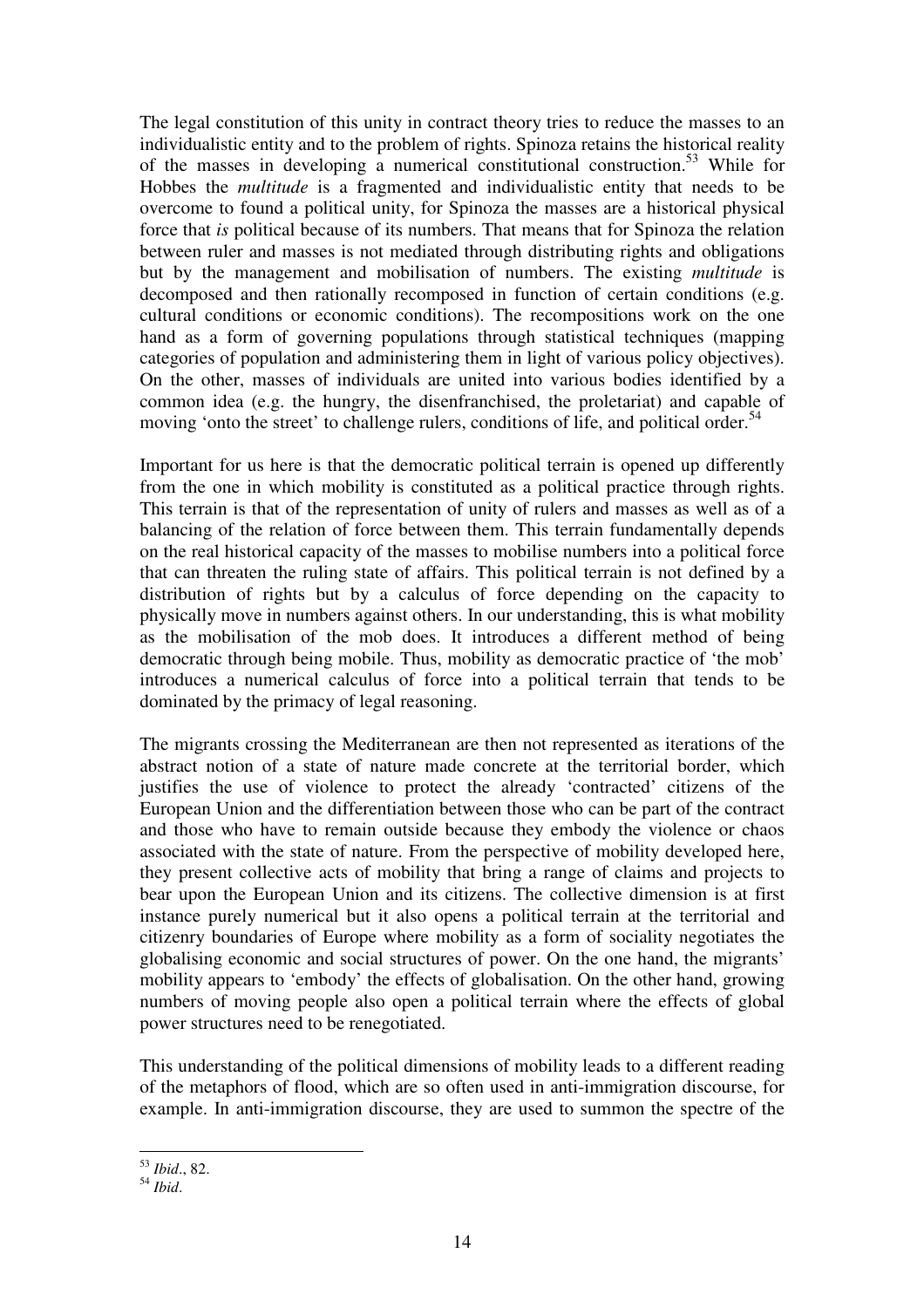state of nature and the limit of the political contract, thus replacing the complexity of claims and projects the immigrants' mobility brings to bear upon the European Union with the abstractions of contract theory. But metaphors of flood also bring into play the sheer physical power of numbers of people on the move and the opening of a political terrain that is defined through a calculus of force rather than through  $\frac{1}{1}$  institutionalised rights claims.<sup>55</sup> These representations open politics towards violence against immigrants but simultaneously invite the mobilisation of political action that depends not on mobilising a rights status but on a movement that has a capacity to dislodge the state of affairs.

In commenting upon Spinoza's introduction of the mass within democratic political theory, Warren Montag has argued that the multitude is irreducible to the antinomies of liberal thought as individual versus collective: 'Neither a mere juxtaposition of separate individuals nor a collective entity that draws its legitimacy and function from its source in the voluntary consent of such individuals, the multitude precisely has no juridical determination or political form'.<sup>56</sup> Mobility as mass, mob, multitude, or crowd is simultaneously excessive to individual rights and the collectivist people. This also implies that the limit of democracy is not totalitarianism because the masses can never be reduced to a collective unity, their movement is naturally one of decomposing and recomposing. The question of the limit of democratic mobilisation can also not be thought in terms of exceptionalism, which would place the mob outside of democratic politics because it destroys the predictability and rationality of the law.<sup>57</sup> The mob is both opposed to law understood as decisionist and to its mediating role in social conflicts. The central question that arises here is what gives this political terrain that is defined through a calculus of force and the movement of numbers of people its democratic quality? As we will argue in the next section, similarly – but not identically – to universal rights the political democratic content of mass politics follows from its mobilisation of equality.

#### **Mobility as a democratic practice of equality**

 $\overline{a}$ 

Our political reading of mobility has started from the conditions of possibility of the circulation of money and has unpacked its political potential as universal rights and mass politics. We have argued that both rights and the force of the mob are two forms of political practice brought about by the particular constitution of mobility as abstract sociality with the stranger in modernity. Through the emergence of abstraction and sociality with the stranger, the abstract principle of equality enters the political terrain. Yet, equality does not simply inform the particular understanding of mobility in modernity, but also defines its content as democratic practice.<sup>58</sup> The notion of equality

<sup>&</sup>lt;sup>55</sup> Metaphors of mobs as the sea and the resulting imaginary of storms, floods and fury has been a longstanding topos from Spinoza to Sighele. On the use of the metaphor in Spinoza, see Montag, *Bodies, Masses, Power.*and Scipio Sighele, *La Foule criminelle. Essai de psychologie collective* (Paris: Félix Alcan, 1901), 32.

<sup>56</sup> Warren Montag, 'Who's Afraid of the Multitude? Between the Individual and the State', *The South Atlantic Quarterly* 104, no. 4 (2005): 663.

<sup>&</sup>lt;sup>57</sup> Huysmans, 'Minding Exceptions: Politics of Insecurity and Liberal Democracy'.

<sup>&</sup>lt;sup>58</sup> While agonistic and pluralistic theories of democracy have also integrated the masses in their conceptualisation of democracy, we differ by our conceptualisation of equality as giving content to democratic practice. Mobility, equality and democracy are intrinsically connected. William Connolly,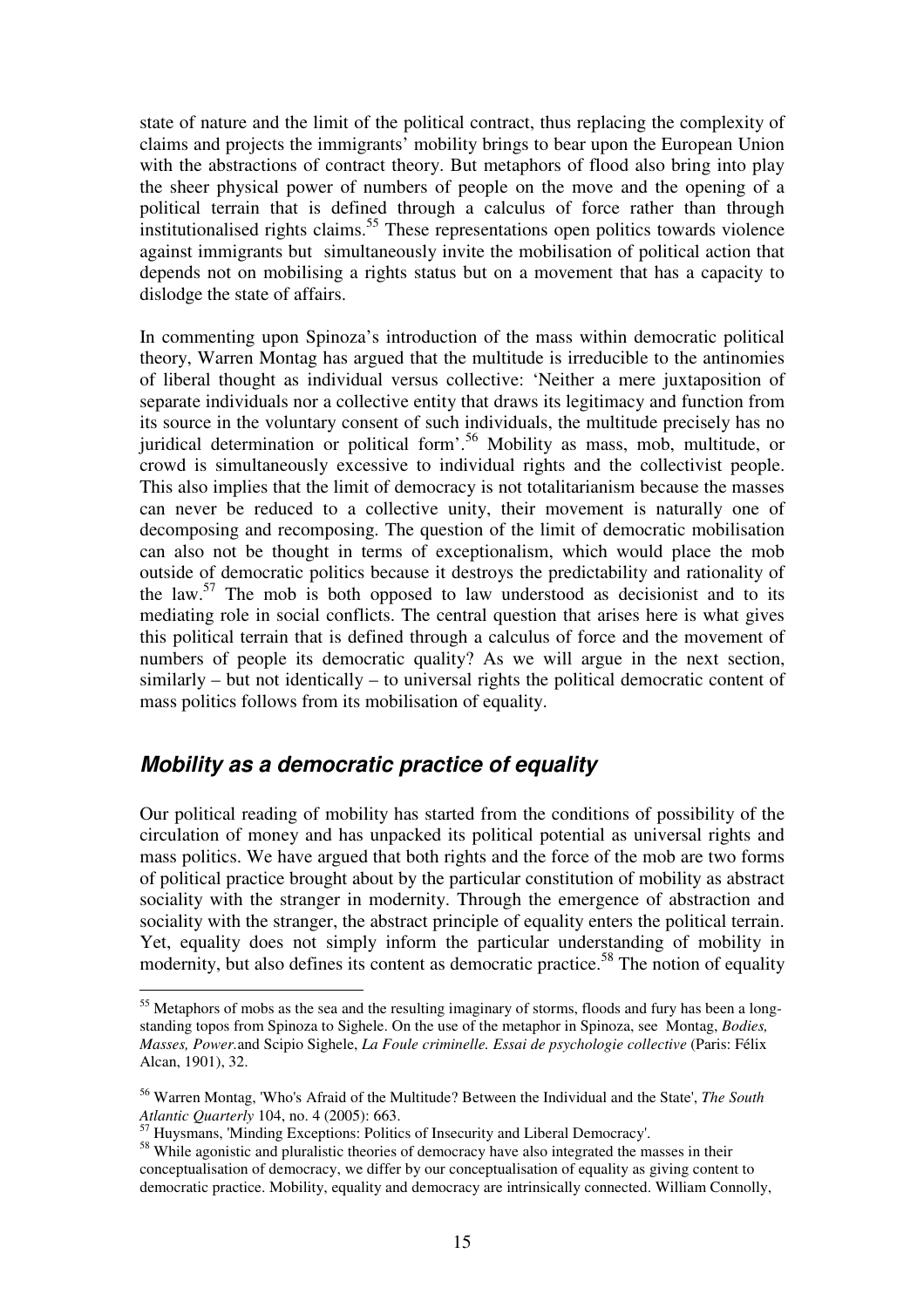makes rights different from the privileging of a particular category of European white male and democratic mobilisation different from nationalist anti-immigration mobilisation. Contra the reformulations of rights as those of a suffering and traumatised subject in need for protection, mobility as instantiated in the circulation of money allows us to capture rights as formulas for equality in claim-making rather than being limited to assistance reception.

In its double instantiation as universal rights and mass politics, mobility brings out the content-giving role of equality. As democratic practices, universal rights and mass politics are informed by the principle of equality. On the one hand, equality ensures that law does not become either exceptional, verging onto dictatorship or a form of mediation that reinforces the power of the state or the anthropological assumptions about the 'civilised' subject of human rights. On the other hand, equality is fundamental to ensuring that democracy as expressed in the 'mob' does not amount to chaos and simply violence but to a reworking of relations between the citizens and the 'vulgus' in reference to claims for assistance, redistribution, or access to the political field. How does equality give content to mobility as a democratic practice?

In the case of universal rights, equality can be thought of as a point of destination that is institutionally actualised in the foundational principle of formal equality before the law. Law processes social inequalities and discriminations in order to achieve a more just social order in conformity with the universal principles enshrined in it. Nonetheless, the processing of social wrongs in the judicial field is limited inasmuch as law offers to replace a system of institutional power which is found to be oppressive (dictatorship) with another system of institutional power (rule of law) which is less oppressive. Social inequalities are processed in light of this attainable equality. But as argued in the section on universal rights, drawing on law and rights significantly limits the way in which equality can be politically wielded. The judicial field is both institutionally and sociologically immanent to the system of governance through which the existing stratifications within the people and between the people and the *vulgus* are sanctioned.<sup>59</sup> Entry in the judicial field takes place as an individual rights holder which instantiates often a double limitation: it re-iterates the distinction between those with rights and those without and it individualises and thus tends to particularise collective demands.

While the enactment of equality through rights and law entails limitations, the politics of the mob is the supplement of collective power to the individualising aspect of human rights. Unlike the judicial realm, the politics of the mob takes equality as a maxim of *action* and not as a formal foundational principle or a goal to be achieved.<sup>60</sup> The politics of the mob claims equality through actual mobilisation from outside the law precisely for and by those who are excluded from the formal principle of legal equality because they do not have a status; those who are excluded by the

*Pluralism* (Durham, NC: Duke University Press, 2005), Chantal Mouffe, 'Deliberative Democracy or Agonistic Pluralism?' *Social Research* 66 (1999): 745-758.

<sup>59</sup> Roberto Mangabeira Unger, 'The critical legal studies movement', *Harvard Law Review* 96, no. 3 (1983): 561–675.

 $60$  The distinction between these two functions of equality has been made by Jacques Rancière, Solange Guénoun and James H. Kavanagh, 'Literature, Politics, Aesthetics. Approaches to Democratic Disagreement', *SubStance* 29, no. 2 (2000): 3. For the implications of this distinction for politics, see Claudia Aradau, *Rethinking Trafficking in Women. Politics out of Security* (Basingstoke: Palgrave Macmillan, 2008).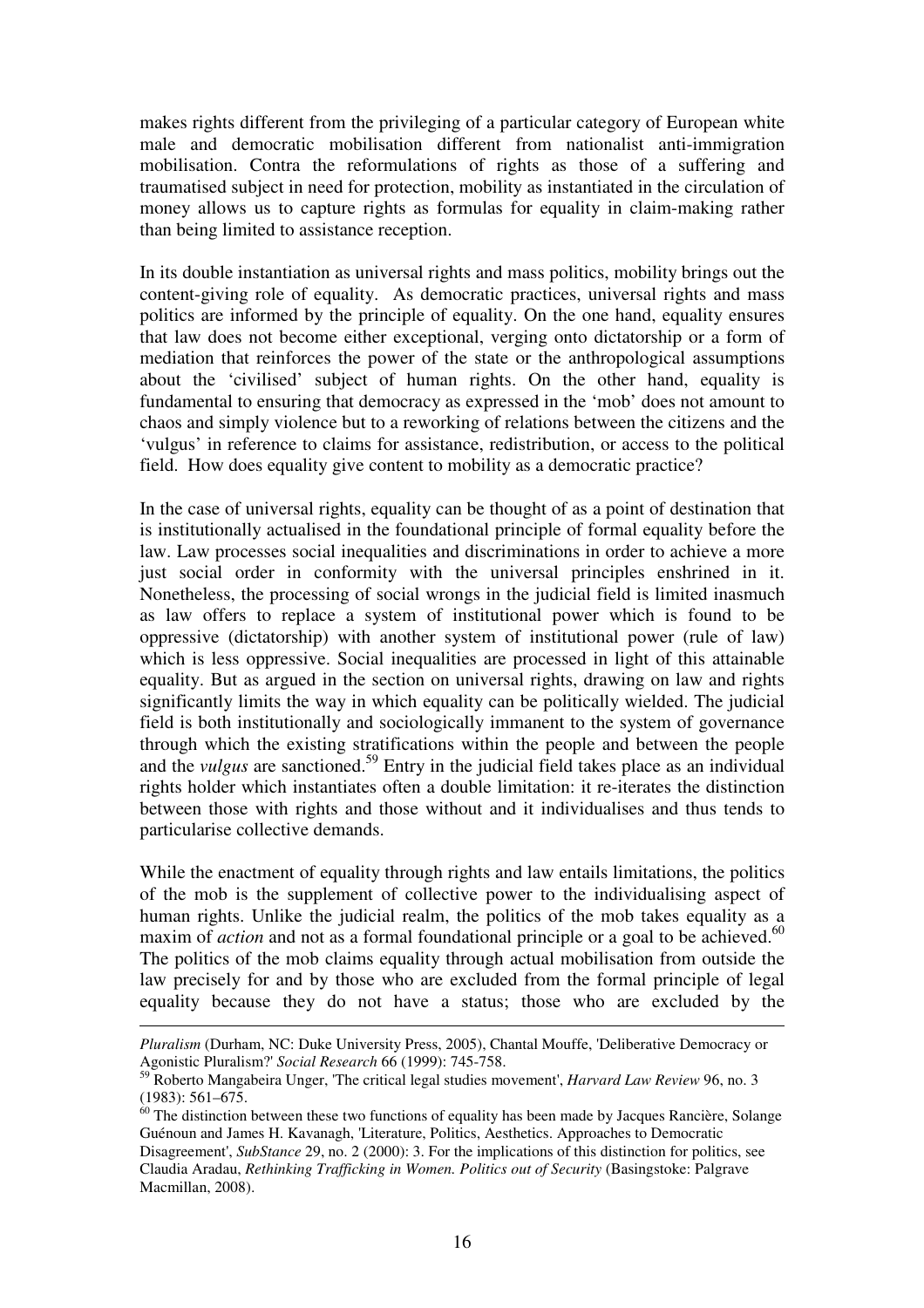particularisation of universal rights can enter the political field through collective movement. Thus, while some immigrants can have access to law if they can make a claim to asylum, have been victims of trafficking, have joined the country for family reunification or, for example, have been discriminated against, other categories of immigrants fall out of the purview of the law. The judicial system can only minimally address undocumented migrants – even in situations when they are subjected to exploitation and abuse, they are not directly a party in the social conflict, but it is rather the state and the abuser (be those smugglers or employers) whose conflicts are mediated by law. Undocumented migrants in detention camps can, for example, trigger the mechanism of law by starting hunger strikes. Nonetheless, the mechanism of the hunger strike is often responded to in charitable and biopolitical terms rather than from the standpoint of achievable equality. Hence, undocumented migrants have been involved in numerous protests, strikes, demonstrations and solidarity movements with trade unions. $61$ 

The recourse to rights and law and the recourse to the force of the mob are both democratic practices that supplement each other and supplement their mutual limitations. As Rancière has pointed out in relation to a tailors' strike in 1833, claims of equality are possible given the 'inscription of equality, as it appears in the founding texts, from the Declaration of the Rights of Man to the preamble of the Charter'.<sup>62</sup> As equality is enshrined in legal and political texts, it can be subsequently translated, displaced and maximised in everyday life.<sup>63</sup> Equality cannot be specified a priori, but *happens* through the mobilisation of the mob against the limits of the judicial system. The politics of the 'mob' functions both as a 'check' upon the democratic practices of rights (by challenging who is a subject of rights and which agents and institutions are allowed to be rights mediators) and an 'invention' of democratic practice.<sup>64</sup>

#### **Conclusion**

This paper has argued for a political reading of mobility to rethink the conditions of possibility of democracy and democratic practice in the contemporary structures of world politics. Realising that the societal and economic dynamics are now seriously beyond the grip of democratic decision-making within a national state has often led to a demand for scaling up democratic institutions to a global scale. Regional scaling up can be seen to be a half-way step because it is meant to increase the leverage political

 $\overline{a}$ <sup>61</sup> There is a growing literature that discusses the collective politics and agency of undocumented migrants. For a few excellent examples, see Sandro Mezzadra, *Diritto di fuga. Migrazioni, cittadinanza, globalizzazione* (Verona: Ombre Corte, 2006), Peter Nyers, 'Taking rights, mediating wrongs: disagreements over the political agency of non-status refugees', in *The Politics of Protection. Sites of insecurity and political agency*, ed. Jef Huysmans, Andrew Dobson and Raia Prokhovnik (London: Routledge, 2006), 48-67.

<sup>62</sup> Jacques Rancière, *On the Shores of Politics* (London: Verso, 1995), 48.  $63$  Ibid.

<sup>&</sup>lt;sup>64</sup> The politics of the mob discussed here is different from the concept of populism promoted by Ernesto Laclau, *On Populist Reason* (London: Verso, 2005). Although Laclau also recaptures the split within the people, he sees the formation of the people as a question of 'group identity'. Both mobility as a condition of possibility of the politics of the 'mob' and 'mobility' as a democratic practice of equality are absent from his work. The political reading of mobility is also different from Urry's citizenship of flow that is mainly defined by rights associated with mobility and thus reproduces the limits of opening the political terrain through judicial traditions, largely ignoring the democratic capacity of mobility as 'mob'. Urry, *Mobilities*.